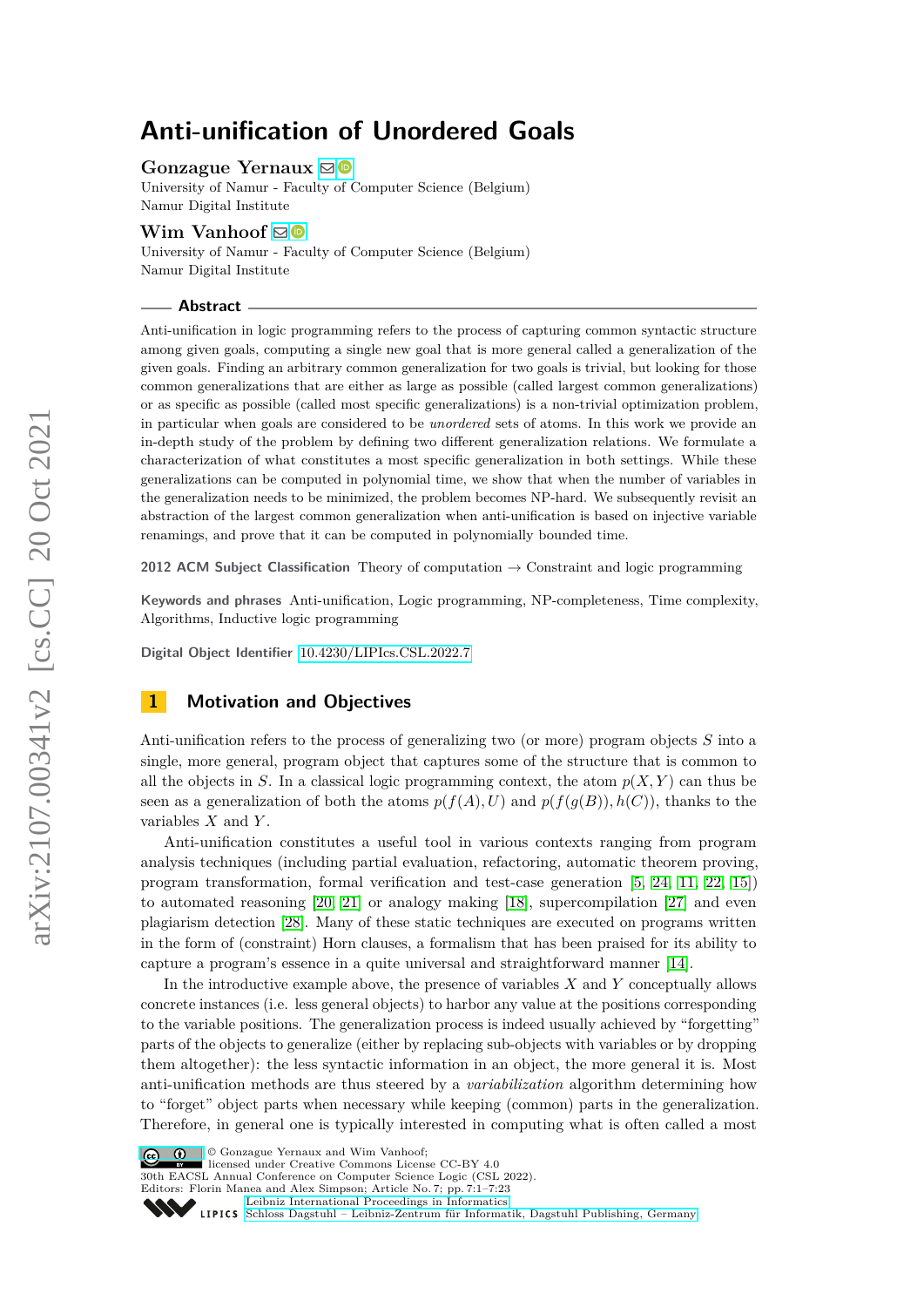## **7:2 Anti-unification of Unordered Goals**

specific generalization (or synonymously least general generalization), that is a generalization that captures a maximal amount of shared structure. With the atoms of the example above, the common generalization  $p(f(X), Y)$  is in that regard a *better* anti-unification result than  $p(X, Y)$ , as it exhibits more common structure (namely the use of functor  $f$ ). As this example hints, "better" results are often obtained at the cost of more complex anti-unification algorithms. In that regard, computing more specific generalizations often boils down to performing some kind of optimization in the variabilization process.

In a classical approach where goals are *ordered* sequences of atoms, a goal *G* is more general than some other goal  $G'$  if  $G'$  can be obtained by applying on  $G$  some substitution *θ*, being a mapping from variables to values. *G* then typically harbors more variables than  $G'$ , making it a less instantiated, thus more general, version of  $G'$ . In that case,  $G$  and  $G'$ are related by the  $\theta$ -subsumption relation from [\[25\]](#page-16-7), often considered to be a foundation of Inductive Logic Programming where anti-unification is used as a way to learn a general hypothesis from specific examples [\[20\]](#page-16-2). As the name may suggest, looking for a generalization that is common to a group of program artefacts (be it terms, atoms, goals or even predicates as a whole) is referred to as anti-unification due to it being the dual operation of unification. Both can, in fact, be applied in similar contexts. Such applications of (anti-)unification include program transformation techniques for partial deduction [\[13,](#page-15-4) [11\]](#page-15-1), fold/unfold routines [\[23\]](#page-16-8), invariant generation [\[17\]](#page-15-5) and reuse of proofs [\[3,](#page-15-6) [24\]](#page-16-0).

The study of anti-unification so far has mainly been focused on such ordered goals. However, many applications require goals to be defined as (*unordered*) sets of atoms. It is the case, for instance, when considering the most declarative semantics of logic programs [\[12,](#page-15-7) [16,](#page-15-8) [14\]](#page-15-3). Having a clear overview of anti-unification operators computing most specific generalizations for unordered goals (sometimes called *linear* generalizations) in logic programs is necessary for generalization-driven semantic clone detection with programs composed of constraint Horn clauses [\[28,](#page-16-6) [19\]](#page-16-9). Indeed, generalization operators allow to quantify a certain amount of structural similarity between different predicate definitions by highlighting what parts these have in common. In [\[28\]](#page-16-6), this quantitative similarity measurement is used as an indication of which semantic-preserving program transformation should be applied next in order to ultimately assess whether two programs (or predicates) are semantic clones. A quite similar approach has already been taken in the case of ordered goals in [\[5\]](#page-15-0), an obvious application of this being plagiarism detection.

Directing our interest towards unordered goals also has the advantage of broadening the traditional anti-unification theories usually rooted in a setting where logic programming is based on operational semantics, by extending the theories to the more general area of Constraint Logic Programming (CLP), unordered goals being a crucial ingredient of the  $CLP(X)$  framework. The fixpoint semantics of  $CLP$  programs are indeed typically defined with no regard to the order of appearance of the atoms in a clause's body [\[16\]](#page-15-8). While CLP is interesting in its own right, it is also considered a serious candidate for representing abstract *algorithmic knowledge*, rather than mere computations, in a quite universal manner [\[14\]](#page-15-3). In that regard, focusing on unordered goals could pave the way for performing anti-unification at the algorithmic level rather than at the level of language-specific operations.

The topic of anti-unification in the case of unordered goals has ocasionally come up in studies focussed on related fields such as *equational* anti-unification, encompassing theories specified by commutativity or associative-commutativity axioms. The topic has been treated for first-order theories [\[1\]](#page-15-9) as well as higher-order variants [\[9\]](#page-15-10). The latter work applies to the first-order case as well and provides polynomial algorithms for variants of anti-unification for unordered input. A grammar-based approach to equational anti-unification including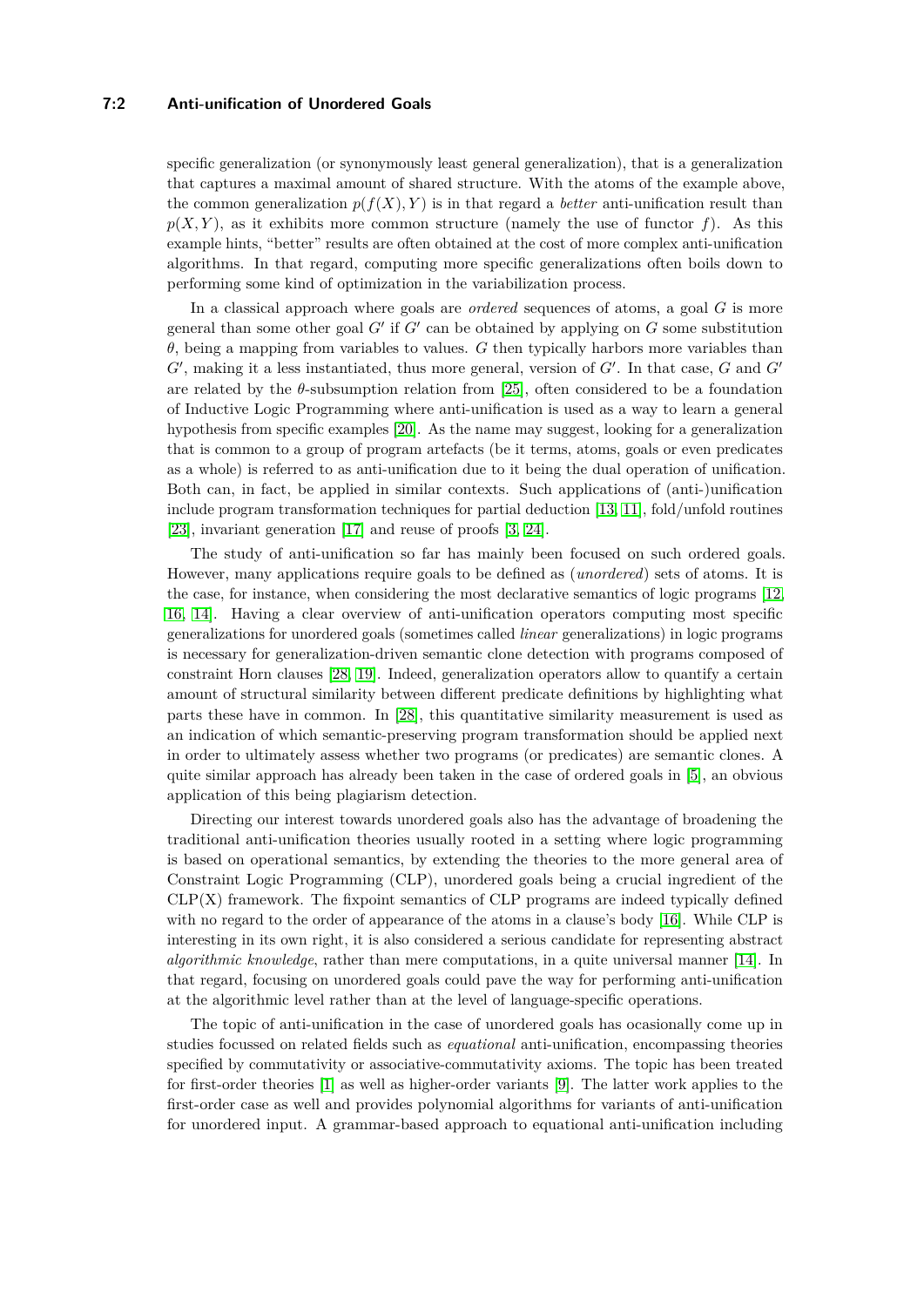commutative theories, called E-generalization, was introduced in [\[6\]](#page-15-11) and refined with a working implementation in [\[7\]](#page-15-12). The authors of [\[3\]](#page-15-6) elaborate a *rigid anti-unification* algorithm that can apply to unordered (and so-called *unranked*) theories by instantiating a parameter called rigidity function, a direct application of which being the computation of longest common substrings. The algorithms described in all of these works can be used to compute what we will call  $\Box$ -common generalizations below in the present paper. Although none of these works develop a general (non-equational) taxonomy allowing to extend the results beyond that simple setting, nor discusses variable- or injectivity-based variants of antiunification operators, their usages do point out other interesting (and recent) applications of anti-unification when focused on unordered goals, namely detection of recursion schemes in functional programs (as explained in [\[2\]](#page-15-13)) and techniques for learning bugfixes from software code repositories (an example being [\[26\]](#page-16-10)).

Anti-unification techniques that are adapted for  $CLP(X)$  have been defined in [\[29\]](#page-16-11), but its focus is set on a polynomial abstraction procedure for a specific case where terms cannot be generalized (only variables can) and where generalization has to be carried out through injective substitutions. While [\[29\]](#page-16-11) provides useful insights and results, it lacks a more general and in-depth study of the used generalization operator. In this work we broaden, generalize and complete the latter work by providing a detailed and systematic study of generalization operators and their characteristics in the context of CLP.

The main contributions of the present work are the following. In Section [2](#page-2-0) we define relations close to the well-known *θ*-subsumption in an effort of adapting this notion to the case of unordered goals. As will be illustrated throughout the paper, our adaption of anti-unification to unordered goals makes the usual subsumption techniques unusable. In Section [3](#page-5-0) we reframe the problem of looking for a most general/largest generalization as an optimization problem, parametrized by the *generalization operator* (or anti-unification strategy) and *variabilization function* (responsible for introducing variables in the resulting generalization) at hand. We will see that given two unordered goals as input, searching for such generalizations can be done in polynomial time. The algorithms, as well as their worst-case time complexities, are detailed throughout the development of our anti-unification framework. In Section [4](#page-8-0) we provide an in-depth examination of several key variations of the anti-unification problem, namely variable generalization (where no terms are allowed to be generalized), injective generalization (where the generalizing substitutions need to be injective) and dataflow optimization (where the number of generalizing variables needs to be minimized) – the latter of which is proved to make the anti-unification statement NP-hard. Finally, addressing this last problem more in depth in Section [5](#page-9-0) we revisit a tractable abstraction that was introduced in [\[29\]](#page-16-11) but we provide for the first time a formal proof of its worst-case complexity, showing that the approximation can effectively be computed in polynomially bounded time. With the exception of this last result, the proofs of propositions, lemmas and theorems are provided in the Appendices.

# <span id="page-2-0"></span>**2 Preliminaries**

In the following, we introduce concepts and notations that will be used throughout the paper. We suppose a language of Horn clauses defined over a context, which is a 4-tuple  $\langle X, V, \mathcal{F}, \mathcal{Q} \rangle$ , where X is a non-empty set of constant values,  $\mathcal V$  is a set of variable names,  $\mathcal F$  a set of function names and  $Q$  a set of predicate symbols. The sets  $X, V, F$  and  $Q$  are all supposed to be disjoint sets. Symbols from  $\mathcal F$  and  $\mathcal Q$  have an associated arity (i.e. its number of arguments) and we write  $f/n$  to represent a symbol f having arity *n*. Given a context  $\mathcal{C} = \langle X, \mathcal{V}, \mathcal{F}, \mathcal{Q} \rangle$ , we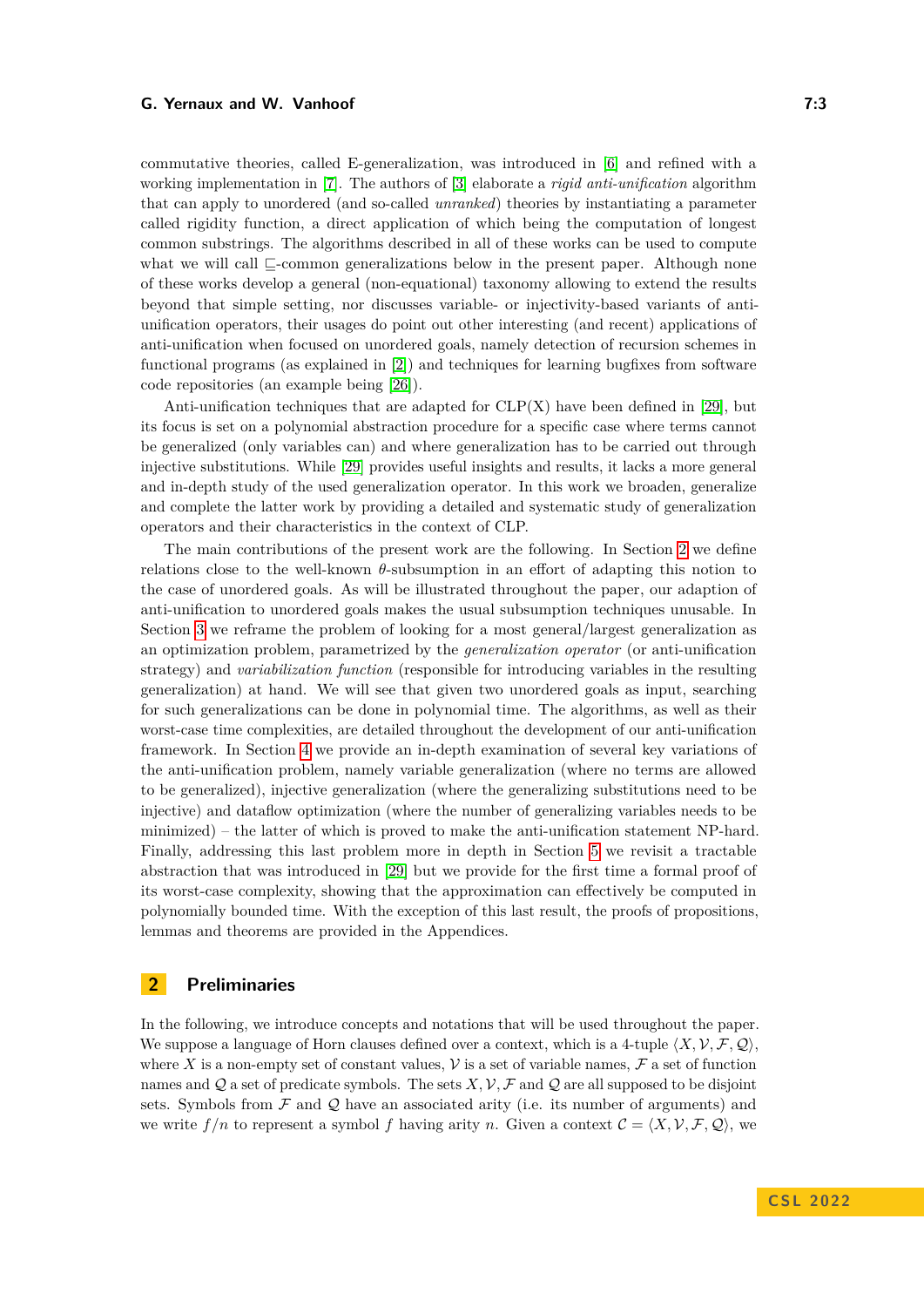## **7:4 Anti-unification of Unordered Goals**

define the set of *terms* over it as  $\mathcal{T}_{\mathcal{C}} = X \cup \mathcal{V} \cup \{f(t_1, t_2, \ldots, t_n) | f/n \in \mathcal{F} \wedge \forall i \in 1..n : t_i \in \mathcal{T}_{\mathcal{C}}\}.$ Terms are thus ground domain constants, variables and functor-based expressions over other terms. In what follows we will use uppercase symbols to represent variables whereas lowercase symbols will be used for function and predicate symbols. The set of *atoms* over C is defined as  $\mathcal{A}_{\mathcal{C}} = \{p(t_1, \ldots, t_n) \mid p/n \in \mathcal{Q} \land \forall i \in 1..n : t_i \in \mathcal{T}_{\mathcal{C}}\}$ . An atom  $p(t_1, \ldots, t_n)$  is understood as representing an atomic formula involving the predicate *p* over *n* arguments, the arguments being represented by terms. A *goal G* is a set of atoms, representing an (unordered) conjunction, thus  $G \subseteq \mathcal{A}_{\mathcal{C}}$ .

**Example 1.** Let us consider a numerical context (e.g.  $X = \mathbb{Z}$  and F is the set of usual functions over integers composed of addition (+), substraction (−), integer division (*/*), multiplication (∗) and modulo (%)). Supposing *X* and *Y* to represent variables, then the following are terms: 3, *X*, +(3, *X*), +(4,  $*(X, \% (Y, 2))$ ). Given predicates  $p/1$ ,  $q/1$ ,  $r/2$  and  $c/2$ , the following are atoms:  $p(3)$ ,  $q(X)$ ,  $r(+ (2, 4), + (3, X))$ 

In what follows we will often leave the underlying context implicit and simply talk about variables, function and predicate symbols. A *substitution* is a mapping from variables to terms and will be denoted by a Greek letter. For any substitution  $\sigma : \mathcal{V} \mapsto \mathcal{T}_{\mathcal{C}}$ ,  $dom(\sigma)$ represents its domain,  $img(\sigma)$  its image, and for a program expression *e* (be it a term, an atom or a goal) and a substitution  $\sigma$ , we write  $e\sigma$  to represent the result of substitution application, i.e. simultaneously replacing in *e* those variables *V* that are in  $dom(\sigma)$  by  $\sigma(V)$ . A *renaming* is a special kind of substitution, mapping variables to variables only. Thus for any renaming  $\rho$  we have that  $img(\rho) \subseteq V$ . We can now define what constitutes a generalization relation  $\sqsubseteq$ , which essentially defines a goal as more general than another if the latter is a potentially larger and potentially more instantiated goal than the former.

<span id="page-3-0"></span> $\blacktriangleright$  **Definition 2.** Let *G* and *G*<sup> $\prime$ </sup> be goals. *G* is a generalization of *G*<sup> $\prime$ </sup> if and only if there exists *θ*, a substitution such that  $G\theta \subseteq G'$ . We denote this fact by  $G \sqsubseteq G'$  (or sometimes  $G \sqsubseteq_{\theta} G'$ *if we want to emphasize the substitution*  $\theta$  *in question*).

**Example 3.**  $\{p(X, Y, Z)\}, \{q(a(X))\}$  and  $\{p(t(1), Y, u(Z)), q(W)\}\$  are generalizations of  $\{p(t(1), t(2), u(+ (4, X))), q(a(t(u(1))))\}.$ 

In some applications (e.g. for some usual computation domains in Constraint Logic Programming), it makes sense to use a more restricted generalization relation, in which variables are substituted by other variables rather than terms. As such, when the substitution  $\theta$  in Definition [2](#page-3-0) is a renaming, we say that *G* is a *variable generalization* of  $G'$ , which we denote by  $G \preceq G'$  (or sometimes  $G \preceq_{\theta} G'$  to emphasize the renaming  $\theta$  in question). When considering the relation  $\leq$ , only variables are generalized and the function symbols are considered as being a part of the language structure itself (i.e. they are not subject to generalization). This can be advantageous, for instance in applications working with a small finite domain such as Booleans, where considering  $G = \{=(A, B)\}\)$  to be a generalization of both  $\{=(X, true)\}\$ and  $\{=(Y, false)\}\$ can feel like ignoring too much of the goal's semantics.

Our generalization relations are variations of the classical *θ*-subsumption [\[25\]](#page-16-7), adapted to goals being sets rather than ordered sequences of atoms. They share the following property with  $\theta$ -subsumption.

#### <span id="page-3-1"></span>**Proposition 4.** Relations  $\subseteq$  and  $\preceq$  are quasi-orders.

We will now turn our attention towards the basic concept in anti-unification, namely that of a goal being a *common generalization* of some given goals [\[25\]](#page-16-7). In the following, we restrict ourselves to common generalizations of *two* goals, but the concept can straightforwardly be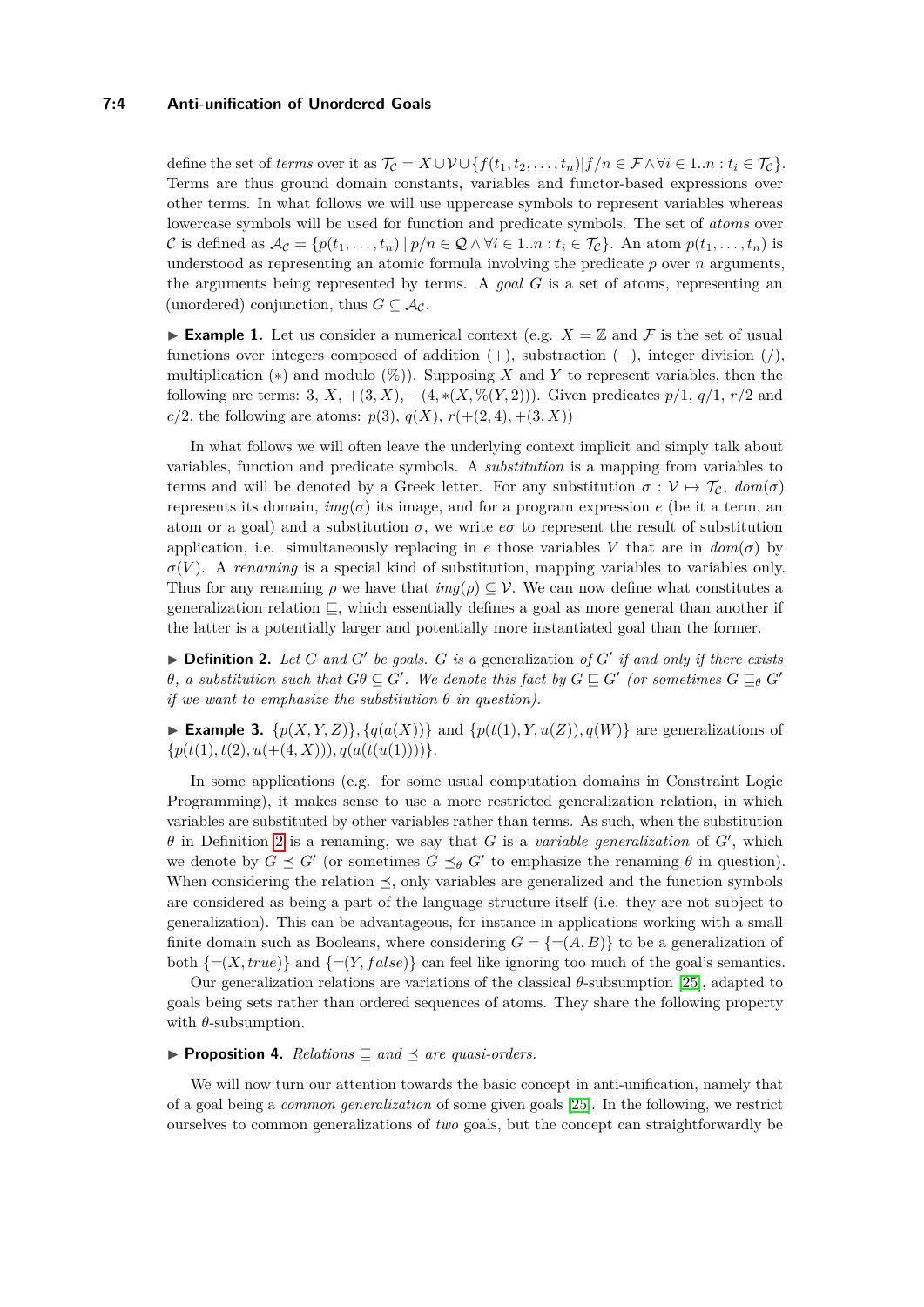extended to any number of goals. As for notation, when a result or definition holds for both our relations  $\leq$  and  $\subseteq$ , for the sake of simplicity we will sometimes use  $\leq$  to denote both relations at once.

**Definition 5.** Let  $G_1, \ldots, G_n$  be goals and  $\leq a$  generalization relation. Then G is a  $\leq$ -common generalization of  $\{G_1, \ldots, G_n\}$  *if and only if*  $\forall i \in 1..n : G \leqslant G_i$ .

The definition essentially states that each  $G_i(1 \leq i \leq n)$  can be generalized by *G* through its own substitution. Formally there exist  $\theta_1, \ldots, \theta_n$  such that  $\forall i \in 1..n : G \sqsubseteq_{\theta_i} G_i$ . A common generalization of goals is thus, in essence, a part of their shared atomic structure, with a possible introduction of variables in certain places – the liberality of which depends on the underlying relation. Note that renamings being (restricted) substitutions, for any two goals *G* and *G'* it holds that  $G \preceq_{\theta} G' \Rightarrow G \sqsubseteq_{\theta} G'$  so that if a goal is a  $\preceq$ -common generalization of a set of goals it is also a  $\sqsubseteq$ -common generalization of said goals.

<span id="page-4-0"></span>► **Example 6.** Let  $G_1 = \{p(t(X), Y), q(3, f(X))\}$  and  $G_2 = \{p(5, Z), q(3, f(Z))\}$ . The following is a (non-exhaustive) list of  $\sqsubseteq$ -common generalizations of  $G_1$  and  $G_2$ :  $\emptyset$ ,  $\{p(V_1, V_2)\}$ ,  ${q(3, f(V_1))}, {p(V_1, V_2), q(V_3, V_4)}, {p(V_1, V_2), q(3, V_3)}$ . The following are  $\preceq$ -common generalizations of  $G_1$  and  $G_2$  as well:  $\emptyset$ ,  $\{q(3, f(V_1))\}$ .

As a slight lexical abuse, given atoms  $\{A_1, A_n\}$  we will say that an atom *A* is a  $\leq$ -common generalization of  $\{A_1, A_n\}$  iff  $\{A\}$  is a  $\leq$ -common generalization of  $\{A_1, A_n\}$ . Note that no matter the relation and no matter the goals  $G_1$  and  $G_2$ , at least one common generalization will always exist: the empty goal  $\emptyset$ . Obviously, wherever possible we are interested in more detailed representations of the common structure found in goals.

For an expression *e*, we use *vars*(*e*) to represent the set of variables that appear in *e* and  $\tau(e)$  to denote the multiset of all atoms and non-variable terms occurring in *e*. We will sometimes refer to the cardinality of  $\tau(e)$  as the *τ*-value of *e*. The multiset of all atoms and terms, variables included, is denoted by *ter*(*e*).

**Example 7.** Let *G* be the goal  $\{p(f(x, Y)), q(Y, X)\}\$ . The multiset  $\tau(G)$  is equal to  ${p(f(x,Y)), f(x,Y), x, q(Y,X)}$ . *G*'s  $\tau$ -value is 4,  $vars(G) = {X,Y}$  and  $ter(G)$  is the multiset  $\{p(f(x, Y)), f(x, Y), x, Y, q(Y, X), Y, X\}.$ 

One is typically interested in those common generalizations that are the *most specific*, i.e. that capture as much common structure as possible amongst  $G_1$  and  $G_2$  [\[25\]](#page-16-7).

 $\triangleright$  **Definition 8.** *Given goals*  $G_1, \ldots, G_n$  *and G such that G is a*  $\leq$ *-common generalization of*  $\{G_1, \ldots, G_n\}$ *, we say that G is a*  $\leq$ -most specific generalization  $(\leq$ -msg) *of*  $\{G_1, \ldots, G_n\}$  $if \nexists G'$ , another  $\leq$ -common generalization of  $\{G_1, \ldots, G_n\}$ , such that  $|\tau(G')| > |\tau(G)|$ .

**Example 9.** Consider again the goals  $G_1$  and  $G_2$  from Example [6.](#page-4-0) It is easy to see that  $G = \{p(V_1, V_2), q(3, f(V_3))\}$  has a higher *τ*-value than all the other common generalizations listed in the example; *G* is in fact a  $\sqsubseteq$ -msg of  $G_1$  and  $G_2$ , and in this case, all other msg's of  $G_1$  and  $G_2$  differ from *G* only in a renaming of the variables  $V_1$ ,  $V_2$  and  $V_3$ . As for relation  $\leq$ , the goal  $\{q(3, f(V_1))\}$  as well as its variants with  $V_1$  renamed are  $\leq$ -msg's of  $G_1$  and  $G_2$ .

A weaker yet useful measure for comparing common generalizations is the number of atoms (i.e. the cardinality) of the common generalization *G*.

 $\triangleright$  **Definition 10.** *Given goals*  $G_1, \ldots, G_n$  *and*  $G$  *such that*  $G$  *is a*  $\leq$ *-common generalization of*  $\{G_1, \ldots, G_n\}$ *, we say that G is a*  $\leq$ -largest common generalization  $(\leq$ -lcg) *of*  $\{G_1, \ldots, G_n\}$ *if*  $\sharp G'$ , another  $\leq$ -common generalization of  $\{G_1, \ldots, G_n\}$ , such that  $|G'| > |G|$ .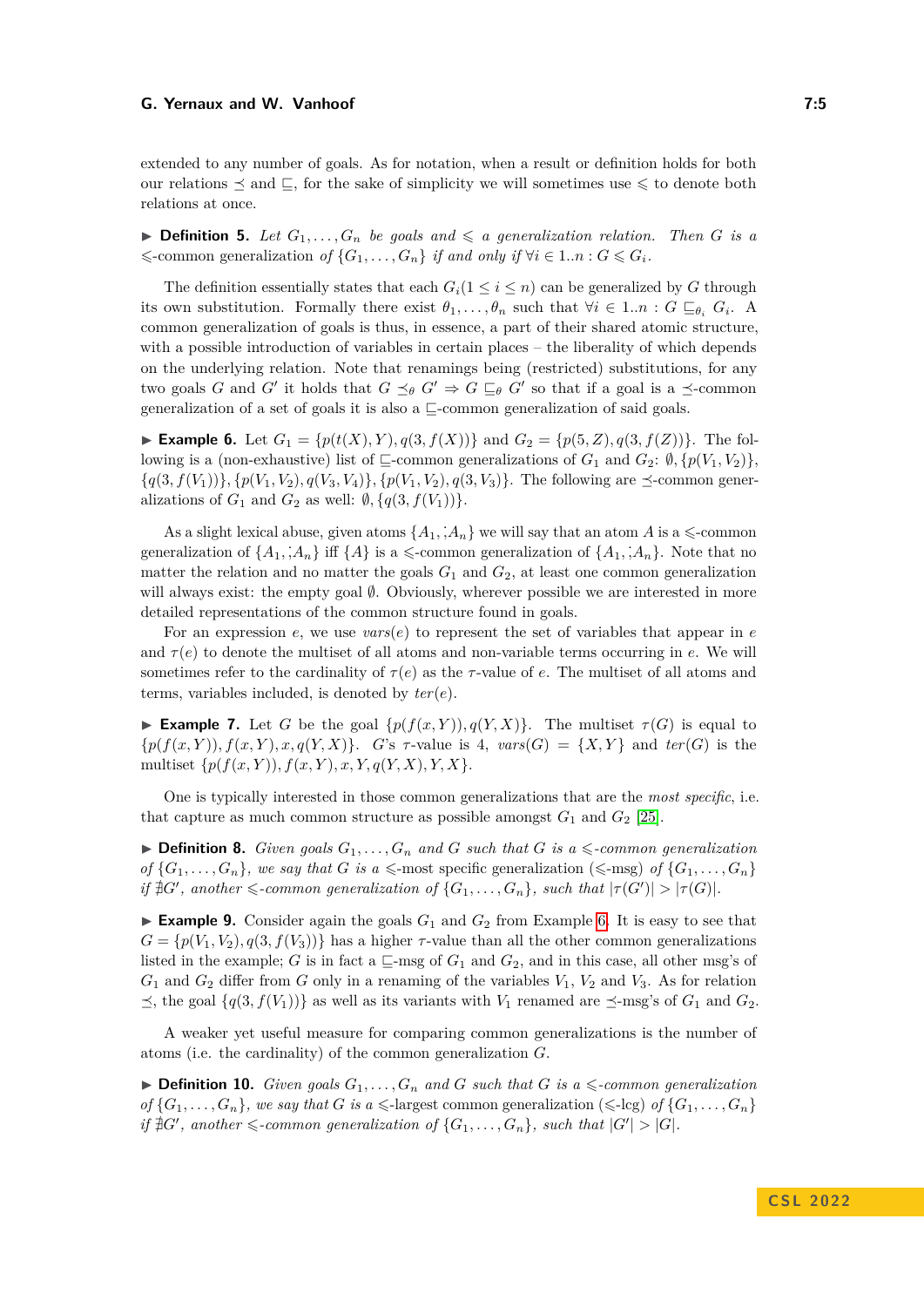#### **7:6 Anti-unification of Unordered Goals**

► **Example 11.** Let us again take a look at the goals from Example [6.](#page-4-0) Each goal of size 2 (such as  $\{p(V_1, V_2), q(V_3, V_4)\}\)$  is a  $\sqsubseteq$ -lcg, seeing that no larger  $\sqsubseteq$ -common generalization can exist as  $|G_1| = |G_2| = 2$ . Regarding the  $\prec$  relation, common generalizations of size 1 (e.g.  ${q(3, f(V_1))}$  are the largest that exist in the example since the atoms involving  $p/2$  have no  $\preceq$ -common generalization because of the structural difference in their first argument.

Before we can dive into the process of computing common generalizations, a few more preliminary observations need to be assessed regarding relations  $\subseteq$  and  $\preceq$ . First, we state that there is no other way for a common generalization to be most-specific than to harbor as many atoms as possible.

## <span id="page-5-1"></span>**Proposition 12.**  $Any \leq msg$  is  $a \leq -lcg$  and any  $\prec$ -lcq is  $a \prec$ -msq.

▶ **Example 13.** Let us consider  $G_1 = \{a(Y, Z), a(t(1), X)\}\$  and  $G_2 = \{a(t(1), E)\}\$  as well as  $G = \{a(t(1), V_1)\}\.$  It is easy to see that *G* (and all its variations with  $V_1$  renamed) is the only  $\preceq$ -lcg (thus  $\preceq$ -msg), as *G*<sub>2</sub>'s atom can only be anti-unified with the atom in *G*<sub>1</sub> that has the same structure – and so the same  $\tau$ -value. Here, *G* is also a  $\sqsubseteq$ -msg (thus a  $\sqsubseteq$ -lcg).

Regarding  $\subseteq$ , the converse of the above proposition ("any  $\subseteq$ -lcg is a  $\subseteq$ -msg") is not true, as shown by the following example. Let us consider  $G_1 = \{a(Y, Z), a(t(1), X)\}\$  and  $G_2 = \{a(t(1), E)\}\$ as well as the following  $\subseteq$ -lcg's:  $G = \{a(V_1, V_2)\}\$  and  $G' = \{a(t(1), V_1)\}\$ . Obviously  $|\tau(G')| = 3 > |\tau(G)| = 1$ . In fact, *G'* is a  $\subseteq$ -msg for this example.

For a set of goals  $\{G_1, \ldots, G_n\}$ , we have defined most specific and largest generalizations using the plural. In fact, by the definitions above and as appears clearly in our examples,  $G_1, \ldots, G_n$  can have more than one  $\leq$ -lcg (and equivalently  $\leq$ -msg), but all are equivalent modulo a variable renaming. The same does not necessarily hold with the relation  $\sqsubseteq$ : there might exist more than one sensibly different  $\Box$ -lcg's, depending on the degree at which the different terms are abstracted away through the generalizations process. The following example shows that a similar observation holds for  $\sqsubseteq$ -msg's.

**Example 14.** Consider the goals  $G_1 = \{p(t, u)\}\$  and  $G_2 = \{p(t, X), p(X, u)\}\$ . There are two possible structures of  $\sqsubseteq$ -msg's, namely  $\{p(t, V_1)\}\$  and  $\{p(V_1, u)\}\$ . There is one more possible structure of  $\Box$ -lcg, namely  $\{p(V_1, V_2)\}$ 

For the sake of clarity, in the results and discussions that follow we will simplify and consider common generalizations of *two* goals, but the ideas are straightforwardly applicable to groups of more than two goals. Furthermore, when discussing the generalization process of two goals we will suppose that the goals in question share no common variable name. This hypothesis is by no means a loss of generality as renaming all variables from one goal into fresh, unused variable names can ensure this property while not altering the goal's semantics.

# <span id="page-5-0"></span>**3 Large and Specific Generalizations**

In this section we prove that msg's and lcg's as defined above can be computed with polynomial-time algorithms. First, we need the concept of a *variabilization* which is basically a function mapping couples of terms to new variables.

**► Definition 15.** *Given a context*  $\langle X, \mathcal{V}, \mathcal{F}, \mathcal{Q} \rangle$ , let  $V \subset \mathcal{V}$  denote a set of variables. A  $function \Phi_V: \mathcal{T}^2 \mapsto \mathcal{V} \cup X$  *is called a* variabilization function *if, for any*  $(t_1, t_2) \in \mathcal{T}^2$  *it holds* that if  $\Phi_V(t_1, t_2) = v$ , then (1)  $v \notin V$ , (2)  $\sharp(t'_1, t'_2) \in \mathcal{T}^2 : (t'_1, t'_2) \neq (t_1, t_2) \wedge \Phi_V(t'_1, t'_2) =$ *v*, (3) *v* ∈ *X* ⇔ *t*<sub>1</sub> = *t*<sub>2</sub> ∈ *X and in that case, v* = *t*<sub>1</sub> = *t*<sub>2</sub>*.*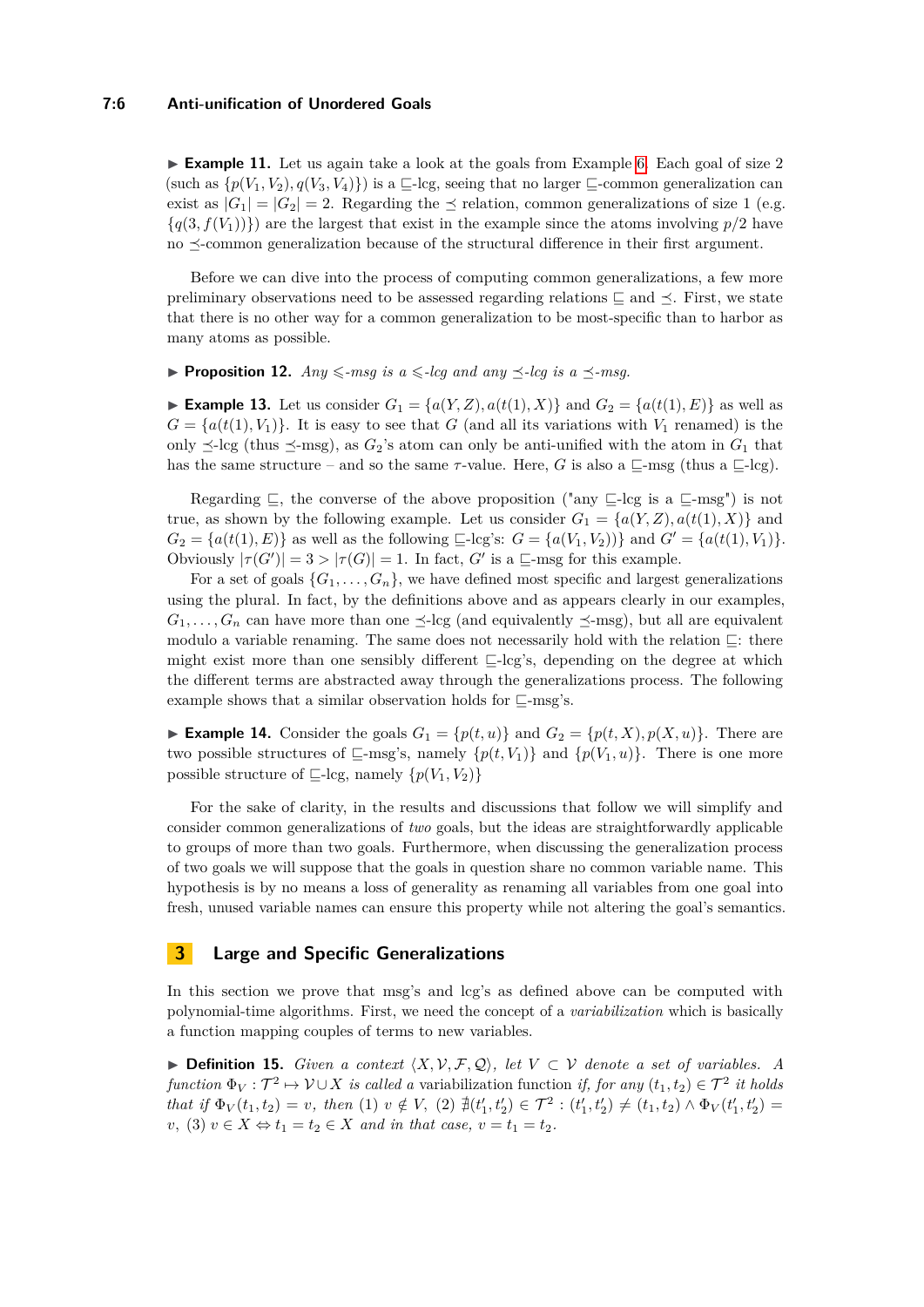Note that a variabilization function  $\Phi_V$  introduces a new variable (not present in *V*) for any couple of terms, except when the terms are the same constant. It can thus be seen as a way to introduce new variable names when going through the process of anti-unifying two goals. In what follows, when manipulating goals  $G_1$  and  $G_2$ , we will use  $\Phi_{vars(G_1\cup G_2)}$  to represent an arbitrary variabilization function. If the goals at hand are clearly identified from the context, we will abbreviate the notation to Φ. In most upcoming examples we will use applications of  $\Phi$  (e.g.  $\Phi(X, Y), \Phi(t(X), 5), \dots$ ) rather than coined variable names (e.g.  $V_1, V_2, \ldots$ ) when an anti-unification operator is – ostensibly or not – at work.

Algorithm [1](#page-6-0) shows the intuitive solution for computing a lcg with two goals  $G_1$  and  $G_2$ (where we suppose  $|G_1| \leq |G_2|$ ) as input. In the algorithm,  $au_{\leq}(A_1, A_2)$  denotes the use of a function that outputs a  $\leq$ -common generalization on the atomic level for atoms  $A_1$  and  $A_2$ with respect to relation  $\leq$ . In our development we will call such functions *anti-unification operators*. As stated in the following observation, such operators exist for our relations.

```
Algorithm 1 Computing a lcg G for goals G_1 and G_2 with generalization relation \leq
```
 $G = \{\}, R = \{\}$ **for** each  $(A_1 \in G_1)$  **do for** each  $(A_2 \in G_2 \setminus R)$  **do**  $A'_1 = \mathsf{au}_{\leqslant}(A_1, A_2)$ **if**  $A'_1 \neq \bot$  **then**  $G \leftarrow G \cup A'_1$  $R \leftarrow R \cup A_2$ **break** out of the inner loop **return** *G*

<span id="page-6-1"></span>**Lemma 16.** There exist polynomial anti-unification operators to compute the  $\leq$ -lcg and/or  $the \leq -msg$  of two atoms. In particular for two atoms  $A_1$  and  $A_2$ , there exist (1) an operator  $a$ **u**<sub> $\subset$ </sub> (*A*<sub>1</sub>*, A*<sub>2</sub>) *computing*  $a \sqsubseteq$ -*lcg for*  $A_1$  *and*  $A_2$  *in*  $\mathcal{O}(n)$  *with n the arity of*  $A_1$ *;* (2) *an operator*  $au_{\prec}(A_1, A_2)$  *computing*  $a \preceq$ -*lcg in*  $\mathcal{O}(m)$  *with*  $m$  *the maximum number of function applications in the argument terms of the atom*  $A_1$ *; (3) an operator*  $\textbf{dau}_{\square}(A_1, A_2)$  *computing*  $a \sqsubseteq$ -msg with a complexity that is linear in the number of terms appearing in  $A_1$ .

Algorithm [1](#page-6-0) merely applies a given anti-unification operator to pairs of atoms and keeps the results (if not  $\perp$ ) in the generalization under construction, leading to the conclusion:

<span id="page-6-2"></span>**Find [1](#page-6-0)7.** *Given two goals*  $G_1$  *and*  $G_2$ *, Algorithm* 1 *can compute* (1)  $a \sqsubseteq$ -*lcg in*  $\mathcal{O}(|G_1| \cdot |G_2| \cdot N)$  with N the maximum arity of the predicate symbols occurring in  $G_1$  and  $G_2$ *;* (2) a  $\leq$ -lcg in  $\mathcal{O}(|G_1| \cdot |G_2| \cdot N)$  with  $M = \max_{A \in G_1} \{ |ter(A)| \}.$ 

Note that although Algorithm [1](#page-6-0) is able to find a  $\sqsubseteq$ -lcg for two goals  $G_1$  and  $G_2$ , it can produce different lcg's depending on the order in which the atoms of  $G_1$  and  $G_2$  are considered. Although the  $\preceq$ -lcg computed by Algorithm [1](#page-6-0) is necessarily a  $\preceq$ -msg (according to Proposition [12\)](#page-5-1), the same observation does not hold when the underlying relation is  $\sqsubseteq$ and the anti-unification operator is adapted accordingly. The fact that Algorithm [1](#page-6-0) can miss out on a  $\sqsubseteq$ -msg is due to the algorithm itself not trying to match those pairs of atoms  $(A_1, A_2)$  that share as much structure as possible. Therefore, finding a  $\subseteq$ -lcg with maximal  $\tau$ -value (i.e. a  $\sqsubseteq$ -msg) can be seen as an optimization problem.

Indeed, applying Algorithm [1](#page-6-0) as-is does not guarantee that the matched atoms from *G*<sup>1</sup> and *G*<sup>2</sup> are chosen in a way that optimizes the output's *τ* -value. The algorithm should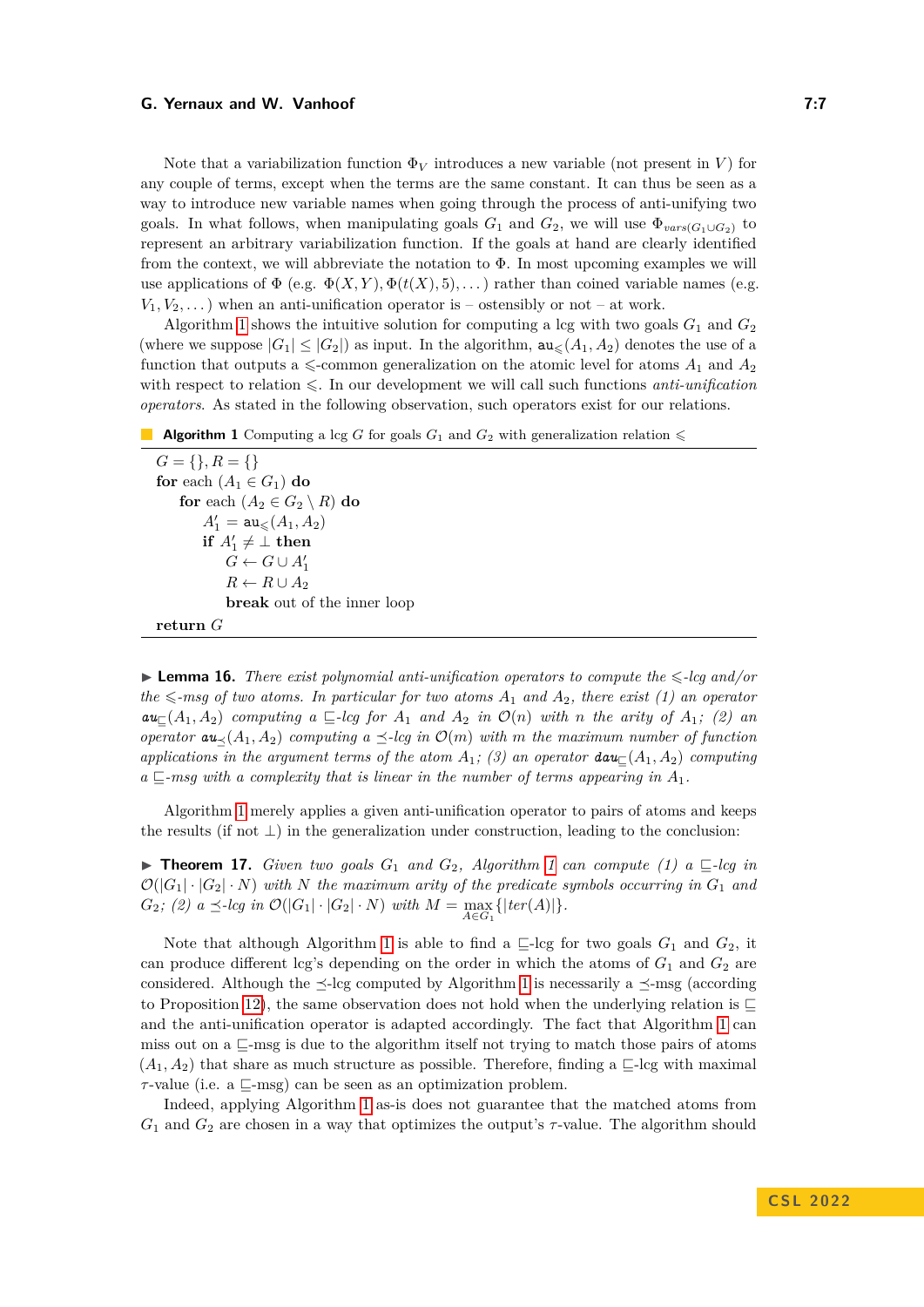<span id="page-7-2"></span>

**Figure 1** The bipartite graph for the assignment problem from Example [18](#page-7-0)

be adapted in such a way that first, the anti-unification of  $A_1$  and  $A_2$  is computed for *all*  $A_1 \in G_1$  and  $A_2 \in G_2$ ; then, there must be a selection of pairs of atoms so that the resulting generalization has a maximized *τ* -value. This is similar to the well-known assignment problem, and can consequently be solved by existing maximization matching algorithms [\[8\]](#page-15-14). Indeed, with  $G_1$  and  $G_2$  the goals at hand, our problem can be characterized by drawing a weighted bipartite graph with as left vertexes the atoms of  $G_1$  and as right vertexes the atoms of  $G_2$ . When considering as granted an operator  $dau<sup>1</sup>$  $dau<sup>1</sup>$  $dau<sup>1</sup>$ <sub> $\subseteq$ </sub> computing a  $\subseteq$ -msg for two atoms, an edge between two vertexes  $A_1$  and  $A_2$  has an associated weight *w* indicating the potential benefit (in number of terms and predicate symbols) of anti-unifying  $A_1$  and  $A_2$ , formally defined as

$$
w(A_1, A_2) = \begin{cases} -1 & \text{if } \mathtt{dau}_{\sqsubseteq}(A_1, A_2) = \bot \\ |\tau(\mathtt{dau}_{\sqsubseteq}(A_1, A_2))| & \text{otherwise} \end{cases}
$$

Since all edges are labeled by a measurement of their *τ* -value, the maximum weight matching (MWM) in the bipartite graph will give the selection of pairs of atoms that, once properly anti-unified, keep the maximal structure in the generalization. Observe that by giving negative scores to atom couples that do not anti-unify, we prevent these couples from playing any part in the computed generalization.

<span id="page-7-0"></span>▶ **Example 18.** Let us consider the goals  $G_1 = \{p(X, t(4)), r(u(5, s(Y)), 8), r(u(8, Z), 5)\}\)$  and  $G_2 = \{p(A), r(u(8, s(3)), 5)\}\.$  The corresponding assignment problem is shown in Figure [1.](#page-7-2) The MWM consists of the sole edge  $(r(u(8, Z), 5), r(u(8, s(3)), 5)$ , so that the resulting generalization for this simple example is  $G = \{r(u(8, \Phi(Z, s(3))), 5)\}.$ 

<span id="page-7-3"></span>▶ **Theorem 19.** Let  $G_1$  and  $G_2$  be goals and  $N = \max_{A \in G_1} \{ |ter(A)| \}$ . Then a  $\sqsubseteq$ -msg of  $G_1$  and  $G_2$  *can be computed in*  $\mathcal{O}(|G_1| \cdot |G_2| \cdot N + max(|G_1|, |G_2|)^3)$ .

Note that the process described above finds  $a \sqsubseteq$ -msg but there is no guarantee regarding *which*  $\sqsubseteq$ -msg is found: as previously observed, the maximal  $\tau$ -value can sometimes be reached through different atomic structures. Another inconstant parameter from one msg to the other is the number of *different* variables that are introduced in the generalization process. In fact, both aspects can sometimes be related, for example when minimizing the number of variables leads to the choice of a certain msg structure over another. A  $\sqsubset$ -most specific generalization that has *as few* different variables as possible is often seen as an even more specific generalization; the computation of such a msg is the main topic of the following section.

<span id="page-7-1"></span><sup>1</sup> For *deep anti-unification*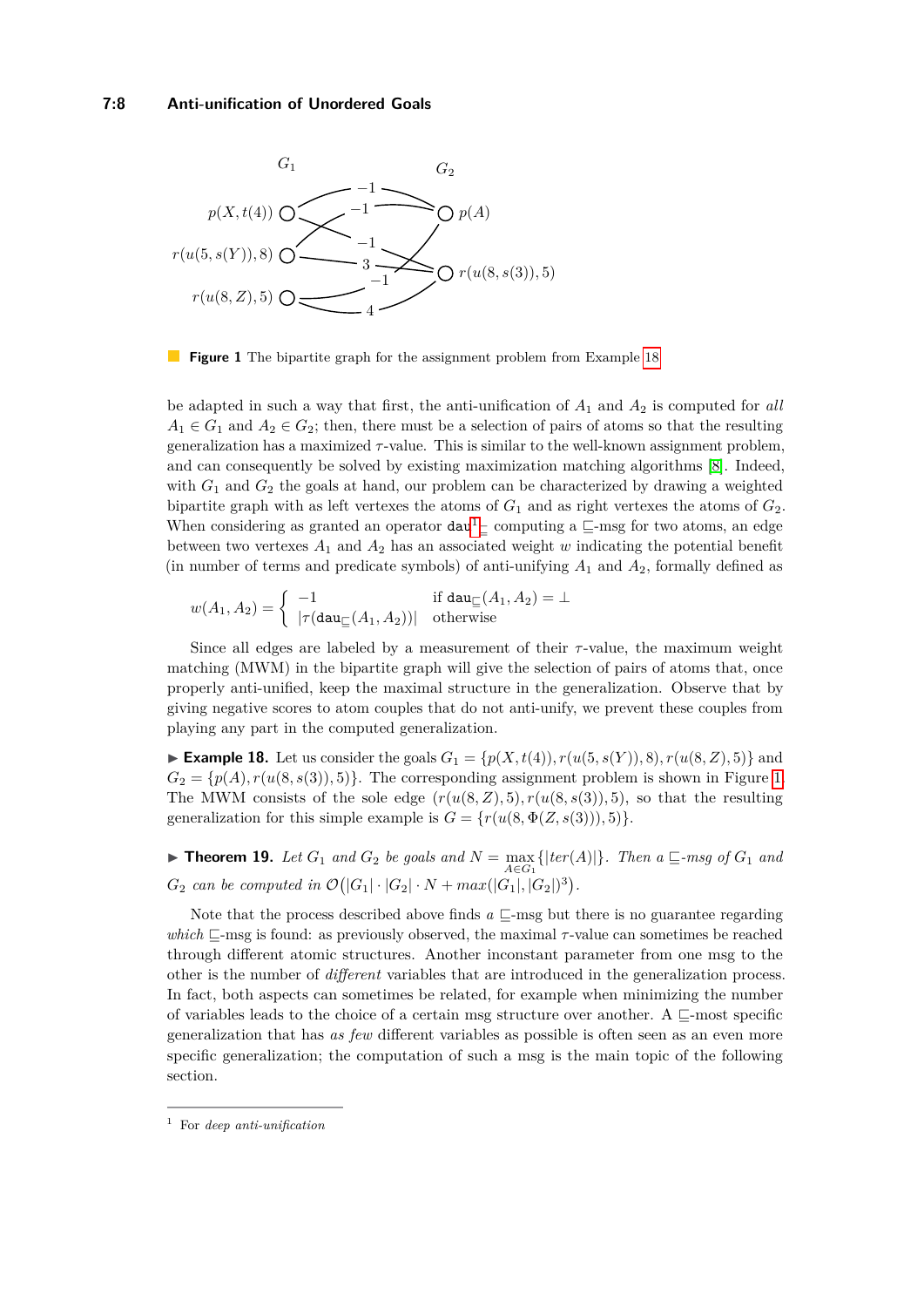# <span id="page-8-0"></span>**4 Dataflow Optimization**

Relations  $\Box$  and  $\prec$  are defined over substitutions that do not necessarily need to be *injective*. Indeed, a single term occurring multiple times in one of the goals can potentially be generalized by two (or more) different variables. Therefore, some most specific generalizations may contain more different variables than others depending on the underlying variabilization process. Among two common generalizations of the same pair of goals, the common generalization that has more variables than the other can be considered *less specific* as some information – namely the fact that two or more values, possibly in different atoms, are equal – has been abstracted by introducing different variables. In what follows, we will call the search of a common generalization with as few different variables as possible *dataflow optimization*. The following example illustrates the concept over the finite domain from [\[10\]](#page-15-15).

<span id="page-8-1"></span>**Example 20.** Consider the domain of Booleans  $\mathbb{B} = \{true, false\}$  as well as the following goals:  $G_1 = \{=(X, or(Y, Z))$ ,  $=(V, and(Y, Z))\}$  and  $G_2 = \{=(B, or(C, D))$ ,  $=$  $(A, and (C, D))$ , =  $(E, and (F, G))$ . Note that in  $G_1$  the *or* and *and* operations are evaluated on the same values, represented by the multiple occurrences of the variables *Y* and *Z*. In *G*<sup>2</sup> the *or* and the *and* operation from the second atom exhibit this very same behavior (represented by the variables *C* and *D*), whereas the third atom represent an *and* operation on different values. Computing a  $\preceq$ -msg (and in this example, a  $\sqsubseteq$ -msg) for  $G_1$  and  $G_2$  can lead to two different generalizations, namely

$$
G = \{=(\Phi(X, B), or(\Phi(Y, C), \Phi(Z, D))), =(\Phi(V, E), and(\Phi(Y, F), \Phi(Z, G)))\}
$$
  

$$
G' = \{=(\Phi(X, B), or(\Phi(Y, C), \Phi(Z, D))), =(\Phi(V, A), and(\Phi(Y, C), \Phi(Z, D)))\}
$$

Clearly, both generalizations are correct msg's, but the fact that all the variables in *G* only occur once merely denotes that there exist six variables that together can make *G* true. The repetition of *Y* and *Z* in  $G_1$  as well as their connection with *C* and *D* is a lost information, abstracted by the anti-unification process. On the other hand,  $G'$  by harboring less different variables introduces less variable abstraction, effectively depicting some dataflow logic that is common to  $G_1$  and  $G_2$ , through the occurrence of  $\Phi(Y, C)$  and  $\Phi(Z, D)$  in both its atoms. On that level,  $G'$  can be considered less general than  $G$ .

Dataflow optimization thus formally boils down to finding, among a group of common generalizations for two goals  $G_1$  and  $G_2$ , a goal  $G$  such that  $|vars(G)|$  is minimal. In Example [20,](#page-8-1) we were interested in finding, among all possible msg's of  $G_1$  and  $G_2$ , one that harbors a minimal number of variables; it makes sense, since abstracting one Boolean value with two different variables can be too liberal, depending on the applications. In that case of dataflow optimization, where the target goal must be a msg (i.e. when both structure and dataflow must be optimized), the dataflow problem is NP-complete. The same is true for lcg's. In order to show this formally, we consider a formulation in terms of decision problems.

<span id="page-8-2"></span> $\triangleright$  **Theorem 21.** Let MSG-MIN (resp. LCG-MIN) denote the following decision problem: *"Given goals*  $G_1$ ,  $G_2$  *and a constant*  $p \in \mathbb{N}_0$ , *does there exist*  $a \leq -msg$  (resp.  $\leq$ -lcg) of  $G_1$  *and G*<sup>2</sup> *that has less than p different variables?". MSG-MIN and LCG-MIN are NP-complete.*

Now instead of looking to *minimize* the number of different variables in the computed generalization *G*, one could be interested in *forcing* to preserve all the dataflow implied in the generalized goals, not allowing to abstract away the links that appear in the goals' terms. Intuitively, this can be done by forbidding any term from one of the input goals to have more than one "corresponding term" in the other input goal. In other words, the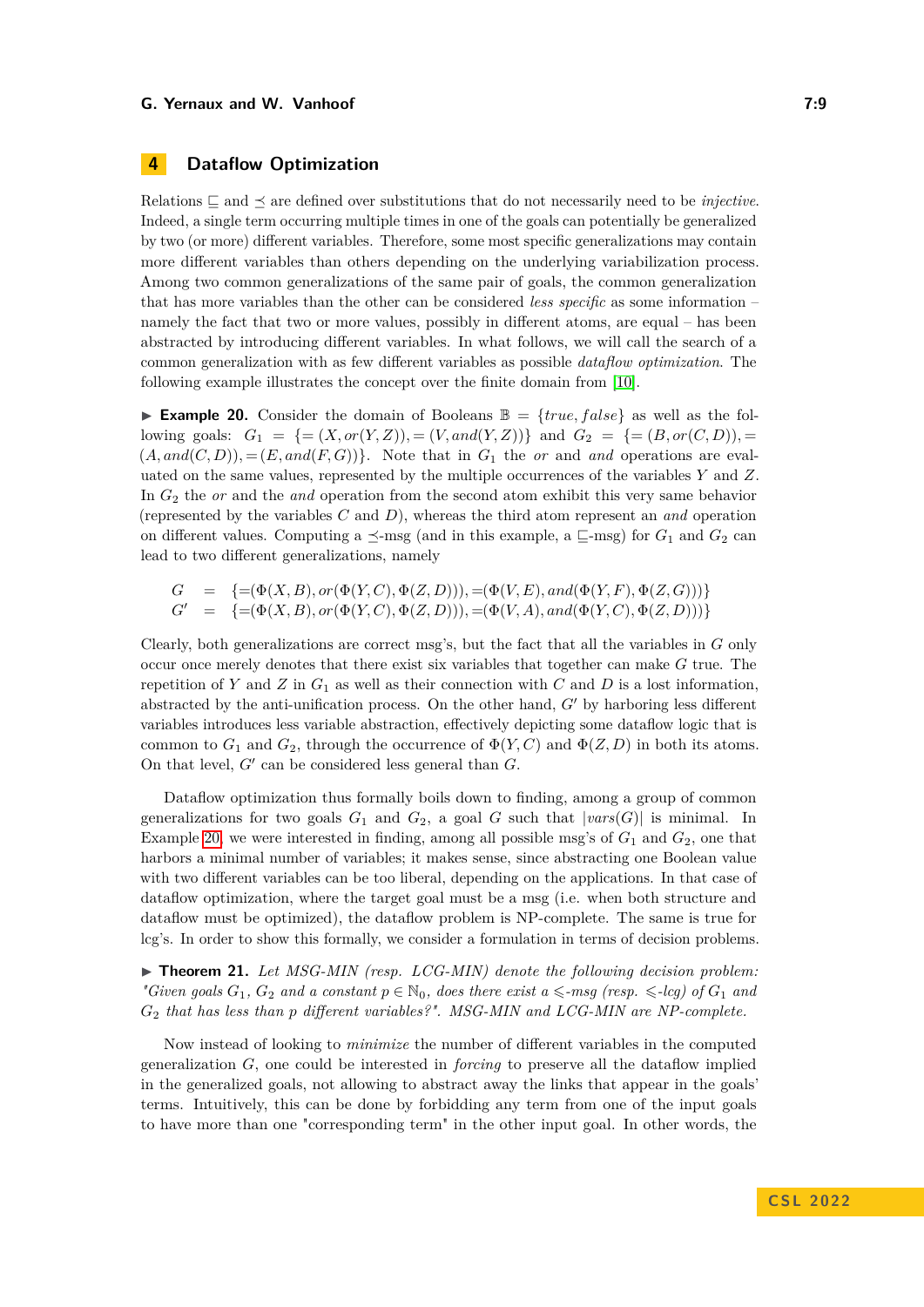#### **7:10 Anti-unification of Unordered Goals**

dataflow is considered entirely preserved if the underlying variabilization function Φ doesn't associate any term with two or more different terms at the same time. Formally, this amounts to using an *injective version* of our generalization relations. We say that a generalization relation is injective if its definition only holds for injective substitutions. For a common generalization *G* of goals  $G_1$  and  $G_2$  and for some function  $\Phi$  associating fresh variable names to couples of variables, this implies when using an anti-unification algorithm (e.g. Algorithm [1\)](#page-6-0) that for any two different variables  $\Phi(T_1, T_2)$  and  $\Phi(T_3, T_4)$  appearing in *G*, it holds that  $T_1 \neq T_3 \neq T_2 \neq T_4 \neq T_1$ . We will denote by  $\subseteq^{\iota}$  (resp.  $\preceq^{\iota}$ ) the versions of  $\subseteq$  (resp.  $\preceq$ ) that exhibit this property.

► **Example 22.** Consider the injective relation  $\preceq^{\iota}$  as well as the goals  $G_1 = \{and(A, B), or(B, C), xor(C, A)\}$ and  $G_2 = \{and(X, Z), or(Y, X), xor(Z, Y)\}.$  The only common generalizations are  $\emptyset$ ,  ${ \{and(\Phi(A, X), \Phi(B, Z))\}, \{or(\Phi(B, Y), \Phi(C, X))\} \}$  and  ${ \{xor(\Phi(C, Z), \Phi(A, Y))\}.$  No common generalization of size larger than 1 exists, since (at least) one of the matching substitutions is not injective. For example, the goal  $G = \{and(\Phi(A, X), \Phi(B, Z)), or(\Phi(B, Y), \Phi(C, X))\}$  is not a common generalization of  $G_1$  and  $G_2$ , since (at least) one of the substitutions mapping this goal to  $G_1$  or  $G_2$  is not injective. Indeed, the substitution  $[\Phi(A, X) \mapsto A, \Phi(B, Z) \mapsto$  $B, \Phi(B, Y) \mapsto B, \Phi(C, X) \mapsto C$  maps both  $\Phi(B, Z)$  and  $\Phi(B, Y)$  to *B*; this is sufficient to reach the conclusion that *G* is not an injective generalization of  $G_1$  and  $G_2$ . Note that in this case, the other potential substitution, i.e. the one mapping *G* on *G*2, is not injective either.

The two following observations immediately result from the injective relations being more constrained versions of their non-injective counterparts.

**Proposition 23.** *Relations*  $\sqsubseteq^{\iota}$  *and*  $\preceq^{\iota}$  *are quasi-orders.* 

► Proposition 24. Let  $G_1$  and  $G_2$  be goals. If  $G_1 \sqsubseteq_{\theta}^{\iota} G_2$ , then  $G_1 \sqsubseteq_{\theta} G_2$ . If  $G_1 \preceq_{\theta}^{\iota} G_2$ , *then*  $G_1 \preceq_{\theta} G_2$  *and*  $G_1 \sqsubseteq_{\theta}^{\iota} G_2$ *.* 

With an injective generalization relation, the computing of a msg is fundamentally dissociated from that of an lcg, as an msg is not necessarily a lcg due to the injectivity constraint. However, both situations are intractable. In order to show this formally, we define the following decision problem variant.

<span id="page-9-1"></span>▶ **Theorem 25.** Let INJ denote the following decision problem: "Given an injective general*ization relation*  $\leq$ <sup>*l*</sup> *along with goals*  $G_1$  *and*  $G_2$  *such that*  $|G_1| \leq |G_2|$ *, verify whether there exists an ad hoc injective substitution*  $\theta$  *such that*  $G_1 \theta \subseteq G_2$ *". INJ is NP-complete.* 

INJ is basically the verification of whether a goal *G*<sup>1</sup> can be adequately mapped onto (a subset of) another goal  $G_2$ . If there exists a substitution  $\theta$  (resp. a renaming  $\rho$ ) making this possible, then  $G_1$  is a  $\sqsubseteq^{\iota}$ - (resp.  $\preceq^{\iota}$ -)largest *and* most specific generalization of  $G_1$  and  $G_2$ , since no larger nor structurally more specific goal than  $G_1$  can exist for this specific situation.

Due to the inherent intractability of injective relations, it is sometimes preferable to make use of tractable abstractions rather than exact brute-force algorithms, especially if a quick and approximate (though entirely dataflow-preserving) anti-unification result suffices for the application at hand. In the next section, we give such an efficient  $-$  yet highly accurate  $$ abstraction for the computation of <sup>∠</sup>'-lcg's.

# <span id="page-9-0"></span>**5 The** *k***-swap Stability Abstraction**

In what follows, we introduce an abstraction for the largest common generalization with respect to  $\preceq^{\iota}$  that can be computed in polynomial time. The abstraction was already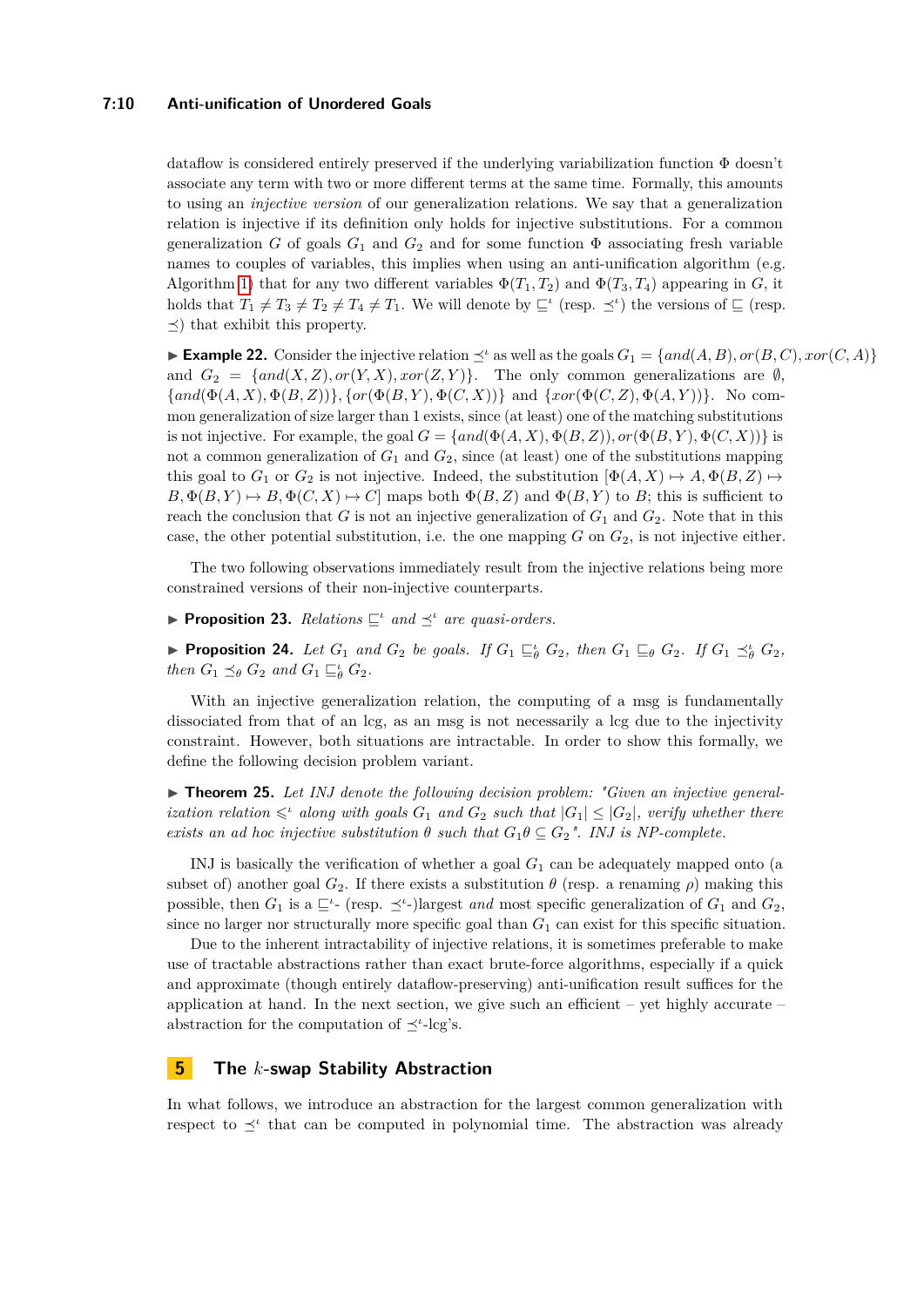introduced in [\[29\]](#page-16-11) but no formal proof of its complexity was given. The abstraction is based on the *k-swap stability* property, which is in turn defined in terms of *pairing generalizations*.

**Definition 26.** Let  $G_1$  and  $G_2$  be two renamed apart goals and  $G$  be a  $\preceq^i$ -common *generalization of*  $G_1$  *and*  $G_2$  *such that*  $G \subseteq G_1$ *. Let*  $\rho$  *be any renaming such that*  $G \rho \subseteq G_2$ *. The* pairing generalization *of G, denoted*  $\pi(G)$ *, is the set of pairs*  $(A_1, A_2) \in G_1 \times G_2$  *such*  $that \forall (A_1, A_2) \in \pi(G) : A_1 \rho = A_2.$ 

**Example 27.** Considering the goals  $G_1 = \{p(A), p(B), q(A)\}\$  and  $G_2 = \{p(X), q(Y)\}\$ , it is easy to see that  $G = \{p(\Phi(B, X)), q(\Phi(A, Y))\}$  is a  $\preceq^{\iota}$ -common generalization of them. The corresponding pairing generalization is  $\pi(G) = \{ (p(B), p(X)), (q(A), q(Y)) \}.$ 

The notion of a pairing generalization renders thus explicit the corresponding atoms from the generalized goals that contribute to the generalization. As a slight abuse of language, given a pairing generalization  $\pi$  of some generalization *G* for goals  $G_1$  and  $G_2$ , we will simply say that  $\pi$  is a *pairing for*  $G_1$  *and*  $G_2$ . Pairings can be used to express a notion of goal *stability* in the following sense.

**Definition 28.** Let  $G_1$  and  $G_2$  be two renamed apart goals and G be a  $\preceq^i$ -common *generalization of*  $G_1$  *and*  $G_2$  *such that*  $G \subseteq G_1$ *. G is* k-swap stable *if and only if there does not exist some generalizations*  $\hat{G}$  *and*  $G'$  *of*  $G_1$  *and*  $G_2$  *such that*  $\hat{G} \supset G'$  *and*  $|\pi(G) \cap \pi(G')| \ge$  $|\pi(G)| - k$  *for some*  $k \in \mathbb{N}$ .

Intuitively, a generalization *G* is *k*-swap stable if it is impossible to transform *G* into a larger generalization  $\hat{G}$  in spite of "swapping" at most *k* pairs in  $\pi(G)$ . This stability notion gives a characterization of the quality of a computed generalization. If a generalization is 0-swap stable (the weakest characterization), it cannot be extended by adding another atom but this guarantees in no way that a larger generalization could not be found. If a generalization *G* is *k*-swap stable (for  $k > 0$ ), it means that even if we exchange up to *k* pairs in  $\pi(G)$  by others, the generalization cannot be extended into a larger one. Consequently, if a generalization is *k*-swap stable for *k* the number of atoms in the smallest of the two goals (denoted by ∞-swap stable), it means that the computed generalization is a largest common generalization. Operationally, when naively searching for a lcg by backtracking, the fact that a computed generalization is *k*-swap stable means that one should backtrack by *more* than *k* choice points in order have a chance of finding a larger generalization.

<span id="page-10-0"></span>**Example 29.** Consider the goals  $G_1 = \{add(X, Y, Z), even(X), odd(Z), p(Z)\}$  and  $G_2 =$  ${add}(A, B, C), add(C, B, A), even(C), odd(A), p(C)}.$   $\pi_1 = {(add(X, Y, Z), add(A, B, C))}$ is not 0-swap stable. Indeed, we can enlarge  $\pi_1$  by adding  $(p(Z), p(C))$ , in order to obtain  $\pi_2 = \{ (add(X, Y, Z), add(A, B, C)), (p(Z), p(C)) \}.$  Note that  $\pi_2$  is 0-swap stable, it is impossible to add another pair to  $\pi_2$  and still obtain a common generalization. It is also 1-swap stable, seeing that replacing (or removing) one of the pairs doesn't lead to a pairing readily extensible to a pairing of size strictly greater than 2. However,  $\pi_2$  is not 2-swap stable. Indeed, replacing the pair  $(\text{add}(X, Y, Z), \text{add}(A, B, C))$ by the pair  $(add(X, Y, Z), add(C, B, A))$  in  $\pi_2$  and removing the now incompatible pair  $(prime(Z), prime(C))$  (i.e. choosing the renaming  $[X \mapsto C, Y \mapsto B, Z \mapsto A]$  instead of  $[X \mapsto A, Y \mapsto B, Z \mapsto C]$  gives rise to  $\pi'_2 = \{ (add(X, Y, Z), add(C, B, A)),$  which can readily be extended into  $\pi_3 = \{ (add(X, Y, Z), add(C, B, A)), (even(X), even(C)), (odd(Z), odd(A)) \}$ which is a pairing of size 3. The latter being  $\infty$ -swap stable, it represents a  $\preceq^{\iota}$ -lcg, namely  $\hat{G} = \{add(\Phi(X, C), \Phi(Y, B), \Phi(Z, A)), even(\Phi(X, C)), odd(\Phi(Z, A))\}$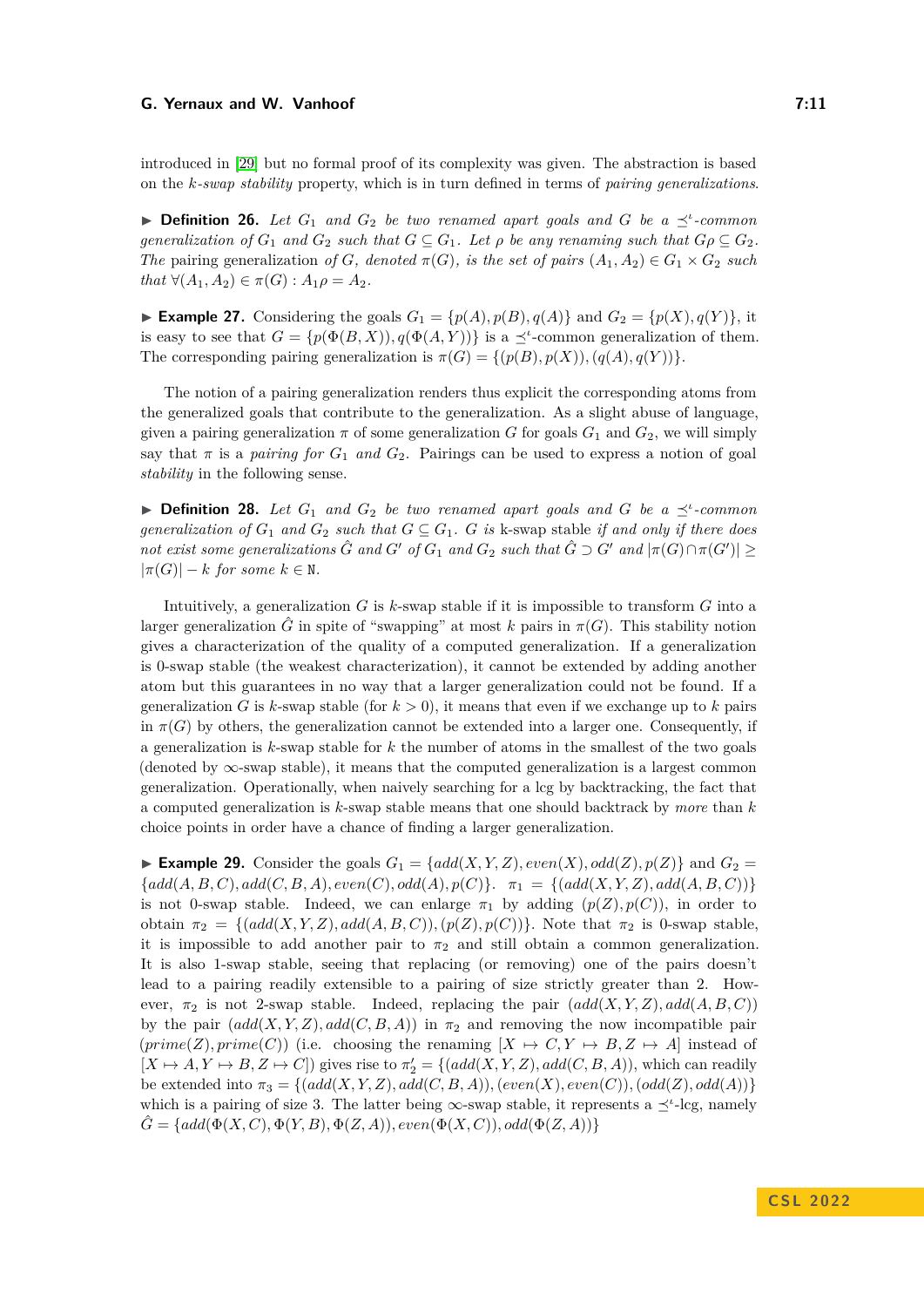#### **7:12 Anti-unification of Unordered Goals**

An algorithm has been introduced in [\[29\]](#page-16-11) that builds up a *k*-swap stable generalization using the process suggested in Example [29.](#page-10-0) Its practical performance has been assessed on different test cases. The tests indicate that the *k*-swap stability property represents a well-suited approximation of the concept of  $\preceq^{\iota}$ -lcg. Indeed, in all test cases the size of the *k*-swap stable generalization was at least 90% of the size of an lcg for the same anti-unification problem, while the computational time was radically reduced – especially as the size of the input goals grows<sup>[2](#page-11-0)</sup>. However, in [\[29\]](#page-16-11) only pragmatical aspects have been explored; the theoretical foundations of the *k*-swap technique were not detailed, and no actual time complexity upper bound has been demonstrated. We fill this gap in the remainder of this section. First, we introduce the algorithm, then we formally prove that its time complexity is polynomially bounded. Before introducing the algorithm, which is essentially composed of two sub-algorithms, we give some notations that will facilitate their formulation. First, we define an operator that allows to combine two pairings into a single pairing.

 $\triangleright$  **Definition 30.** *Let*  $G_1$  *and*  $G_2$  *be two renamed apart goals. The enforcement operator <i>is defined as the function*  $\triangleleft : (G_1 \times G_2)^2 \mapsto (G_1 \times G_2)$  *such that for two pairing generalizations*  $\pi$  *and*  $\pi'$  *for*  $G_1$  *and*  $G_2$ ,  $\pi \triangleleft \pi' \cup M$  *where M is the largest subset of*  $\pi$  *such that*  $\pi' \cup M$ *represents*  $a \preceq$ <sup>*'*</sup>-common generalization of  $G_1$  *and*  $G_2$ *.* 

In other words,  $\pi \triangleleft \pi'$  is the mapping obtained from  $\pi \cup \pi'$  by eliminating those pairs of atoms  $(A, A')$  from  $\pi$  that are *incompatible* with some  $(B, B') \in \pi'$  either because they concern the same atom(s) or because the involved renamings cannot be combined into a single injective renaming.

**Example 31.** Consider  $\pi = \{(p(X, Y), p(A, B)), (q(X), q(A))\}$  as a pairing for two goals *G*<sub>1</sub> and *G*<sub>2</sub>. Suppose  $\pi' = \{(r(Y), r(C))\}$  is also a pairing for *G*<sub>1</sub> and *G*<sub>2</sub>. Enforcing  $\pi'$ into *π* gives  $π ⊲ π' = \{(q(X), q(A)), (r(Y), r(C))\}$ . Indeed, this can be seen as forcing *Y* to be mapped on *C*; therefore the resulting pairing generalization can no longer contain  $(p(X, Y), p(A, B))$  as the latter maps Y on *B*.

For  $\pi_1$  and  $\pi_2$  pairings we will also denote by  $comp_{\pi_1}(\pi_2)$  the subset of  $\pi_2$  of which each element can be added to  $\pi_1$  such that the result is a pairing (i.e. there is no injectivity conflict in the associated renaming). Finally, we use  $\text{gen}(G_1, G_2)$  to represent those atoms from *G*<sub>1</sub> and *G*<sub>2</sub> that are variants of each other, formally  $gen(G_1, G_2) = \{(A, A') | A \in G_1, A' \in G_2\}$  $G_2$  and  $A\rho = A'$  for some renaming  $\rho$ . The first algorithm is depicted in Algorithm [2.](#page-12-0) The algorithm represents the construction of a *k*-swap stable generalization of goals  $G_1$  and  $G_2$ . At each round, the process tries to transform the current generalization  $\pi$  (which initially is empty) into a larger generalization by forcing a new pair of atoms  $(A, A')$  from  $gen(G_1, G_2)$ in  $\pi$ , which is only accepted if doing so requires to swap no more than *k* elements in  $\pi$ . More precisely, the algorithm selects a subset of  $\pi$  (namely  $\pi_s$ ) that can be swapped with a subset  $\pi_c$  of the remaining mappings from  $gen(G_1, G_2) \setminus \pi$  such that the result of replacing  $\pi_s$  by  $\pi_c$  in  $\pi$  and adding  $(A, A')$  constitutes a pairing. Note how condition 1 in the algorithm expresses that  $\pi_s$  must include at least those elements from  $\pi$  that are not compatible with  $(A, A')$ . The search continues until no such  $(A, A')$  can be added.

The main operation of Algorithm [2,](#page-12-0) namely the selection of  $\pi_s$  and  $\pi_c$ , is detailed in Algorithm [3](#page-13-0) which aims to select the parts of the pairings to be swapped in order to enlarge

<span id="page-11-0"></span><sup>2</sup> For example, with *k* fixed to 4, anti-unifying goals harboring 15 to 22 atoms, each of arity between 1 and 3, comes on average down from more than 7 minutes (using bruteforce) to 272 milliseconds (using the algorithms presented in this section), while the size of the computed generalization is on average 95% of the size of a lcg. More detailed test results are exposed in [\[29\]](#page-16-11).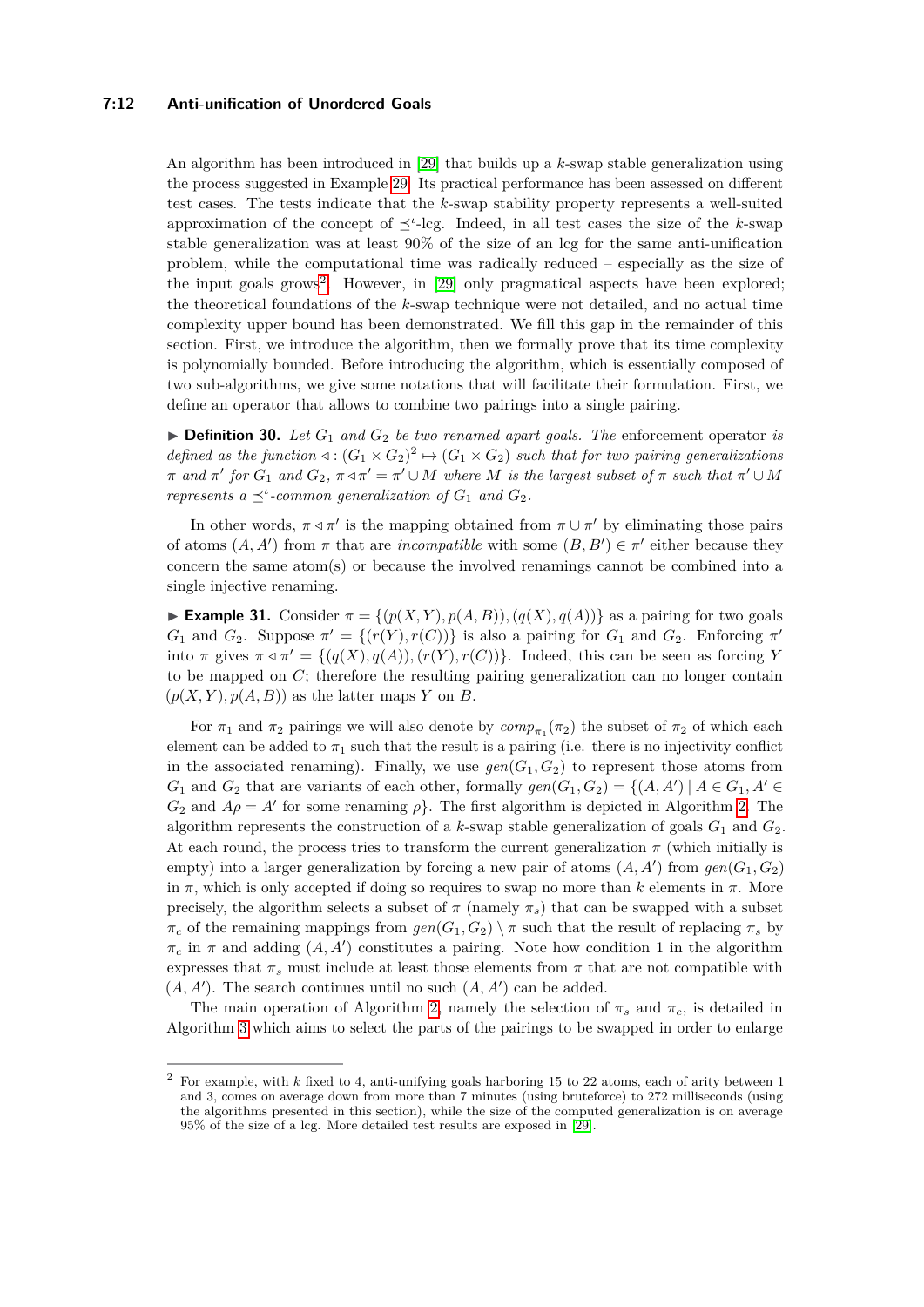<span id="page-12-0"></span>**Algorithm 2** Computing a *k*-swap stable generalization *G* for goals *G*<sup>1</sup> and *G*<sup>2</sup>

*π* ← ∅ **repeat**  $found \leftarrow false$ for all  $(A, A')$  in  $\text{gen}(G_1, G_2) \setminus \pi$  do select  $\pi_s \subseteq \pi$  and  $\pi_c \subseteq gen(G_1, G_2) \setminus (\pi \cup \{(A, A')\})$  such that: (1)  $\pi_s \supseteq \pi \setminus \pi \triangleleft \{ (A, A') \}$ (2) |*πs*| ≤ *k*  $(3) |\pi_c| = |\pi_s|$ (4)  $\pi \setminus \pi_s \cup \pi_c \cup \{A, A'\}$  is a pairing generalization of  $G_1$  and  $G_2$ **if** such  $\pi_c$  and  $\pi_s$  are found **then**  $\pi \leftarrow \pi \setminus \pi_s \cup \pi_c \cup \{(A, A')\}$  $found \leftarrow true$ **break** out of the **for** loop **until** ¬*found*  $G \leftarrow dom(\pi)$ 

the resulting pairing under construction  $(\pi)$  by the couple  $(A, A')$ . To that purpose  $\pi_s$  is initialized with the part of  $\pi$  that is incompatible with the pair of atoms  $(A, A')$  that we wish to enforce into the generalization. Its replacement mapping  $\pi_c$  is initially empty and the algorithm subsequently searches to construct a sufficiently large *π<sup>c</sup>* (the inner while loop). During this search, *S* represents the set of candidates, i.e. couples from  $gen(G_1, G_2)$  that are not (yet) associated to the generalization. In order to explore different possibilities with backtracking, the while loop manipulates a stack  $GS$  that records alternatives for  $\pi_c$  with the corresponding set *S* for further exploration.

If the search for  $\pi_c$  was without a satisfying result (i.e. no  $\pi_c$  is found equal in size to  $\pi_s$ ), the algorithm continues by removing another couple from  $\pi$  (thereby effectively enlarging  $\pi_s$ ). The rationale behind this action is that there might be a couple in  $\pi$  that is "blocking" the couples in *S* from addition to  $\pi$ . In order to achieve the removal of such potentially blocking couples, an arbitrary couple from  $\pi \setminus \pi_s$  is selected, and alternatives are recorded in a queue (*BS*). Note the use of a queue (and its associated operations *enter* and *exit*) as opposed to the stack *GS*. The process is repeated until either  $|\pi_c| = |\pi_s|$  in what case we have found a suitable *k*-swap, or until  $|\pi_s| > k$  in what case we have not, and the algorithm returns  $\perp$ .

While the algorithms have been proven to correctly compute a *k*-swap stable generalization [\[29\]](#page-16-11), no result on their complexity has yet been formally established.

 $\triangleright$  **Theorem [3](#page-13-0)2.** For a given and constant value of k, the combination of Algorithms [2](#page-12-0) and 3 *computes a k-swap stable common generalization of input goals G*<sup>1</sup> *and G*<sup>2</sup> *in polynomial time*  $\mathcal{O}((\alpha M)^{k+1})$ *, with*  $0 \leq M \leq |gen(G_1, G_2)|$  *and*  $0 \leq \alpha \leq min(|G_1|, |G_2|)$ *.* 

**Proof.** In order to search for a suited  $\pi_c$  to be swapped with a certain  $\pi_s$ , Algorithm [3](#page-13-0) must try to add  $|\pi_s|$  couples to  $\pi \setminus \pi_s$  among the couples in *S* that are compatible with it. To simplify notation, let  $i = |\pi_s|$  and  $n = |comp_{\pi \setminus \pi_s \cup \pi_c}(S)|$ . Note that at any moment  $i \leq k$ . The attempt of Algorithm [3](#page-13-0) to find  $\pi_c$  is essentially a search of a combination of *i* couples among *n*; that is  $\binom{n}{i}$  possibilities to explore. We have  $\binom{n}{i} = \frac{n!}{i!(n-i)!}$  which reduces to a polynomial of degree *n i* :

$$
\frac{n!}{i!(n-i)!} = \frac{n \cdot (n-1) \cdots (n-(i+1) \cdot (n-i) \cdot (n-(i-1)) \cdots 1}{i! \cdot (n-i) \cdot (n-(i-1)) \cdots 1} = \frac{n \cdot (n-1) \cdots (n-(i+1))}{i!} \approx \mathcal{O}(n^i)
$$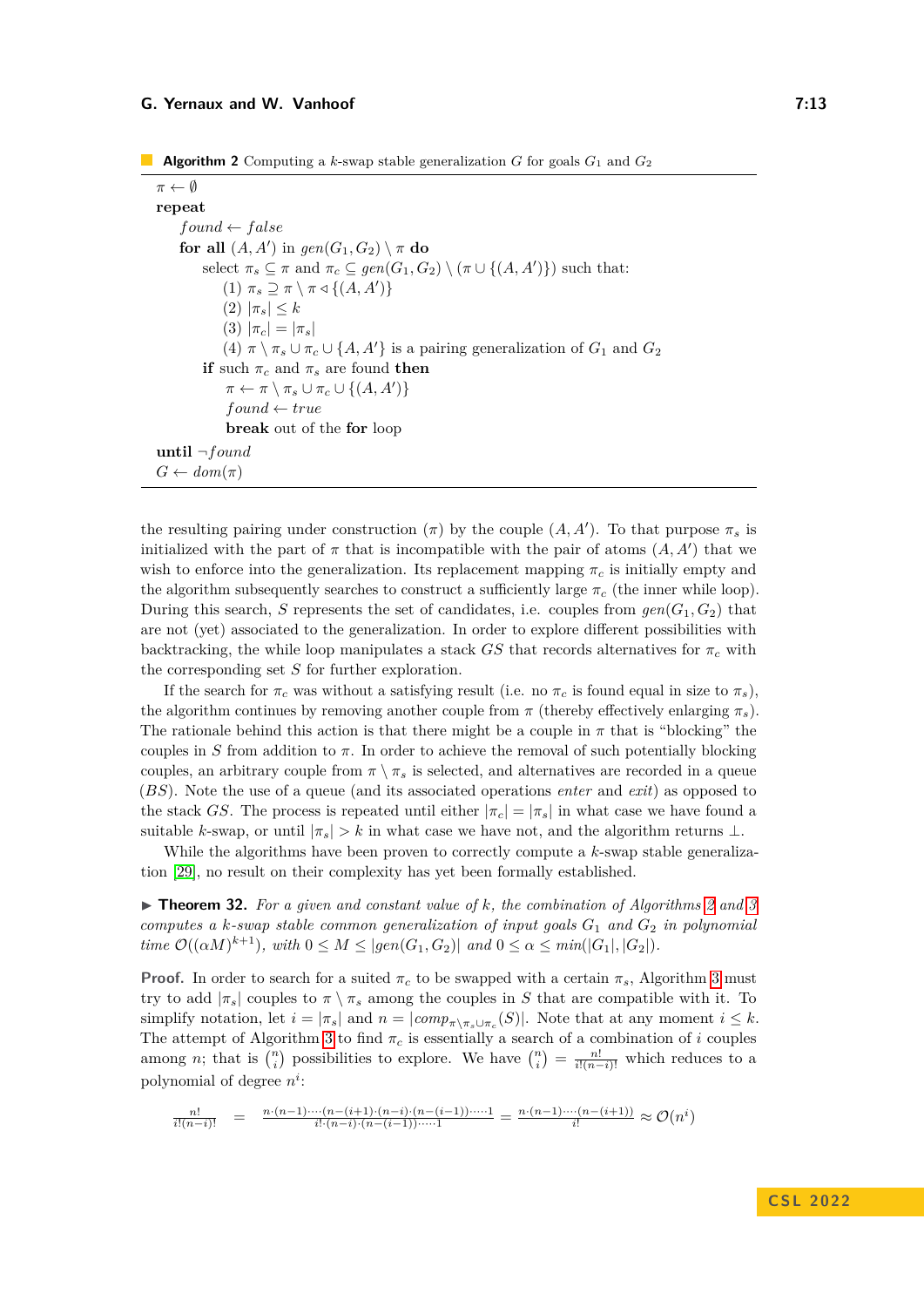#### **7:14 Anti-unification of Unordered Goals**

```
Algorithm 3 Selecting \pi_s and \pi_c for a given (A, A)GS \leftarrow \{\}, BS \leftarrow \{\}, \pi_c \leftarrow \{\}\pi_s \leftarrow \pi \setminus \pi \triangleleft \{ (A, A') \}S \leftarrow gen(G_1, G_2) \setminus \pi \triangleleft \{ (A, A') \}while |\pi_c| < |\pi_s| and |\pi_s| \leq k do
      while |\pi_c| < |\pi_s| and \neg(\text{comp}_{\pi \setminus \pi_s \cup \pi_c}(S) = \{\}\and GS = \{\}) do
           {\bf f} or {\bf a}ll p in comp_{\pi\setminus\pi_s\cup\pi_c}(S) {\bf d} o
                push(GS, (\pi_c \cup p, S \setminus \{p\}))(\pi_c, S) \leftarrow pop(GS)if |\pi_c| < |\pi_s| then
           for all p in \pi \setminus \pi_s do
                 enter(BS, \pi_s \cup \{p\})if BS \neq \{\} then
                \pi_s \leftarrow ext(BS)\pi_c \leftarrow \{\}S \leftarrow gen(G_1, G_2) \setminus (\pi \cup \{(A, A')\})else
                 return ⊥
if |\pi_c| = |\pi_s| then
     return \pi_s, \pi_crreturn ⊥
```
If no suiting  $\pi_c$  is found during such a search, then  $\pi_s$  gets enlarged, having its size *m* increased by (at least) one unit. In the worst case, the size *i* of  $\pi_s$  is, at the start of Algorithm [3,](#page-13-0) equal to 1. It then gets incremented by one, until it reaches *k* (each time more atoms from  $\pi$  being considered to be part of  $\pi_s$ ). Let p denote the size of the pairing  $\pi$  under construction, that is  $p = |\pi|$ . As k is constant, if backtracking is exhaustive there are  $\sum_{k=1}^{k}$ *i*=1  $\binom{p}{i}$ possibilities for  $\pi_s$  pairings that are explored this way. Each of these  $\pi_s$  pairings leads to the search for a corresponding  $\pi_c$  pairing. As such, the overall search carried out by Algorithm [3](#page-13-0) takes a number of iterations that is in the worst case represented by

$$
\sum_{i=1}^k {p \choose i} \cdot {n \choose i} \quad \approx \quad \sum_{i=1}^k \mathcal{O}(p^i) \cdot \mathcal{O}(n^i) \quad \approx \quad \mathcal{O}((p \cdot n)^k)
$$

Given that *n* is bound by the number of compatible couples of atoms from  $G_1 \times G_2$ , we will denote the worst-case time complexity of Algorithm [3](#page-13-0) by  $\mathcal{O}((p \cdot M)^k)$  with  $M \leq |gen(G_1, G_2)|$ and *p* the length of the pairing under construction  $\pi$ .

Turning our attention to Algorithm [2](#page-12-0) it is clear that the size of pairing *π* is incremented by 1 in each iteration of the *repeat*-loop, since *found* must be true for a new iteration to occur. As such, in the worst-case scenario there can be as many iterations as there are atoms in the smallest goal amongst  $G_1$  and  $G_2$ , seeing that a generalization size cannot exceed that of the goals it generalizes. We will denote this number by  $\alpha = \min(|G_1|, |G_2|)$ . As for the inner loop of Algorithm [2,](#page-12-0) it can browse through up to  $|gen(G_1, G_2)| - p$  candidates for choosing the couple  $(A, A')$  that will be enforced in the pairing  $\pi$ . This gives us at most  $\sum^{\alpha}$  $\sum_{p=1}^{\alpha} (|gen(G_1, G_2)| - p) \approx \sum_{p=1}^{\alpha}$  $\sum_{p=1}$   $\mathcal{O}(M-p)$  iterations of Algorithm [2.](#page-12-0) Algorithm [3](#page-13-0) being called at each inner loop iteration of Algorithm [2,](#page-12-0) we can represent the time complexity of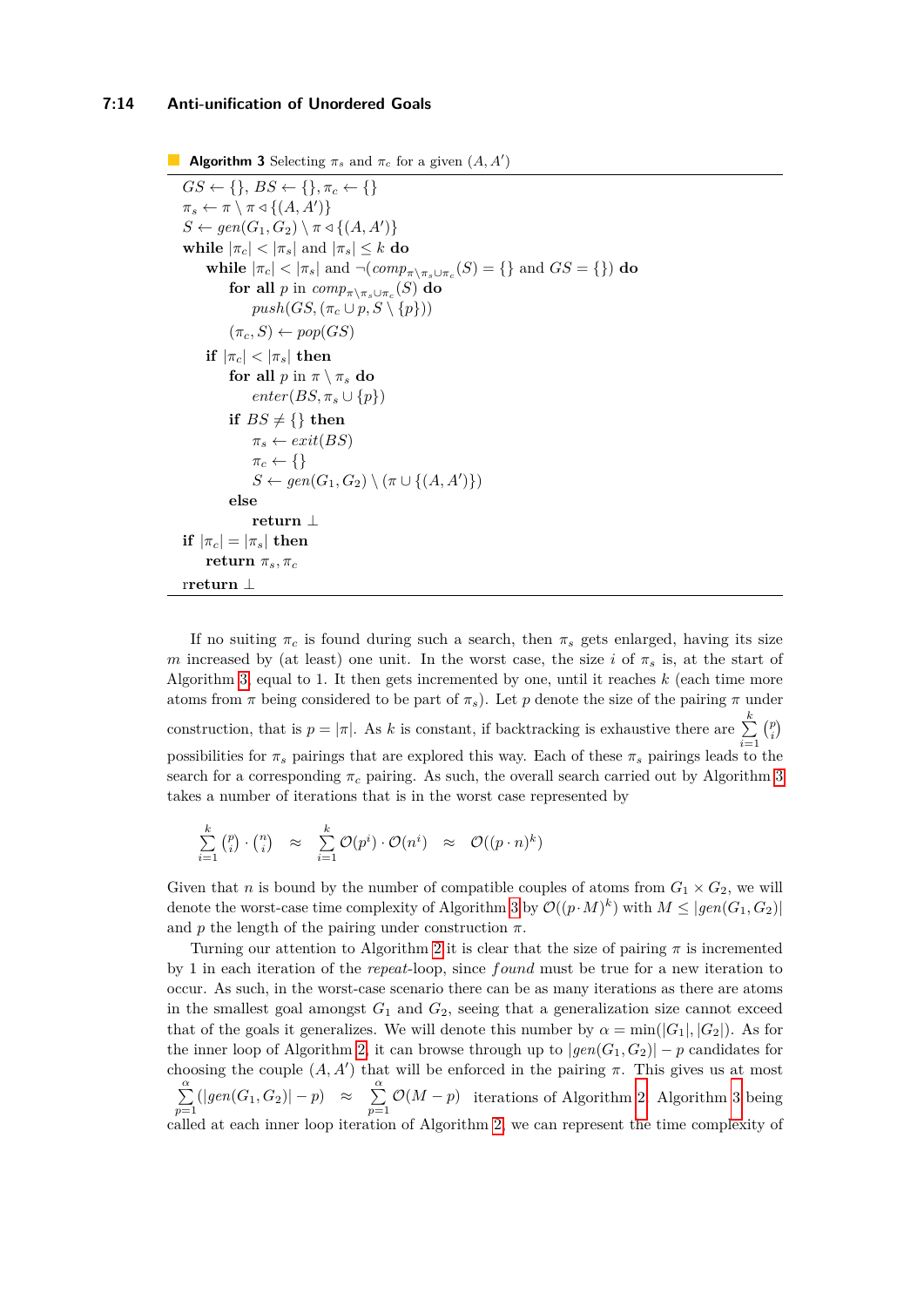the combined algorithms by  $\sum_{n=0}^{\infty} \mathcal{O}(M-p) \cdot \mathcal{O}((p \cdot M)^k) \approx \sum_{n=0}^{\infty}$ *p*=1 *p*=1  $((M - p) \cdot p^k \cdot M^k)$  which can be rewritten as  $M^{k+1}$ .  $\left(\frac{\alpha}{2}\right)$ *p*=1  $p^k$  $-M^k$ .  $\left(\begin{array}{c}\alpha\\ \sum\end{array}\right)$ *p*=1  $p^{k+1}$ .

Since  $\sum_{k=0}^{\infty} p^k \approx \mathcal{O}(\alpha^{k+1})$  and  $\sum_{k=0}^{\infty} p^{k+1} \approx \mathcal{O}(\alpha^{k+2})$ , we can conclude the total complexity *p*=1 *p*=1 to be of the order  $\mathcal{O}((\alpha \cdot M)^{k+1}) - \mathcal{O}(\alpha^{k+2} \cdot M^k)$  which proves the result.

Whenever there is a need to compute numerous anti-unifications of unordered goals with limited time resources, the *k*-swap stability abstraction allows to keep the search space tractable while outputting goals that are, on average, close in size to that of a lcg. Such situations can e.g. arise in static analysis techniques for large Horn clause programs, such as the assessment of structural similarity between algorithms expressed in CLP [\[28\]](#page-16-6).

## **6 Conclusions and Future Work**

In this work, we have systematically studied different key notions and results concerning antiunification of unordered goals, i.e. sets of atoms. We have defined different anti-unification operators and we have studied several desirable characteristics for a common generalization, namely optimal cardinality (lcg), highest *τ* -value (msg) and variable dataflow optimizations. For each case we have provided detailed worst-case time complexity results and proofs. An interesting case arises when one wants to minimize the number of generalization variables or constrain the generalization relations so as they are built on injective substitutions. In both cases, computing a relevant generalization becomes an NP-complete problem, results that we have formally established. In addition, we have proven that an interesting abstraction – namely *k*-swap stability which was introduced in earlier work – can be computed in polynomially bounded time, a result that was only conjectured in earlier work.

Our discussion of dataflow optimization in Section [4](#page-8-0) essentially corresponds to a reframing of what authors of related work sometimes call the *merging* operation in rule-based antiunification approaches as in [\[4\]](#page-15-16). Indeed, if the "store" manipulated by these approaches contains two anti-unification problems with variables generalizing the same terms, then one can "merge" the two variables to produce their most specific generalization. If the merging is exhaustive, this technique results in a generalization with as few different variables as possible. In this work we isolated dataflow optimization from that specific use case and discussed it as an anti-unification problem in its own right.

While anti-unification of goals in logic programming is not in itself a new subject, to the best of our knowledge our work is the first systematic treatment of the problem in the case where the goals are not sequences but unordered sets. Our work is motivated by the need for a practical (i.e. tractable) generalization algorithm in this context. The current work provides the theoretical basis behind these abstractions, and our concept of *k*-swap stability is a first attempt that is worth exploring in work on clone detection such as [\[28\]](#page-16-6).

Other topics for further work include adapting the *k*-swap stable abstraction from the *<sup>ι</sup>* relation to dealing with the  $\mathcal{L}^i$  relation. A different yet related topic in need of further research is the question about what anti-unification relation is best suited for what applications. For example, in our own work centered around clone detection in Constraint Logic Programming, anti-unification is seen as a way to measure the distance amongst predicates in order to guide successive syntactic transformations. Which generalization relation is best suited to be applied at a given moment and whether this depends on the underlying constraint context remain open questions that we plan to investigate in the future.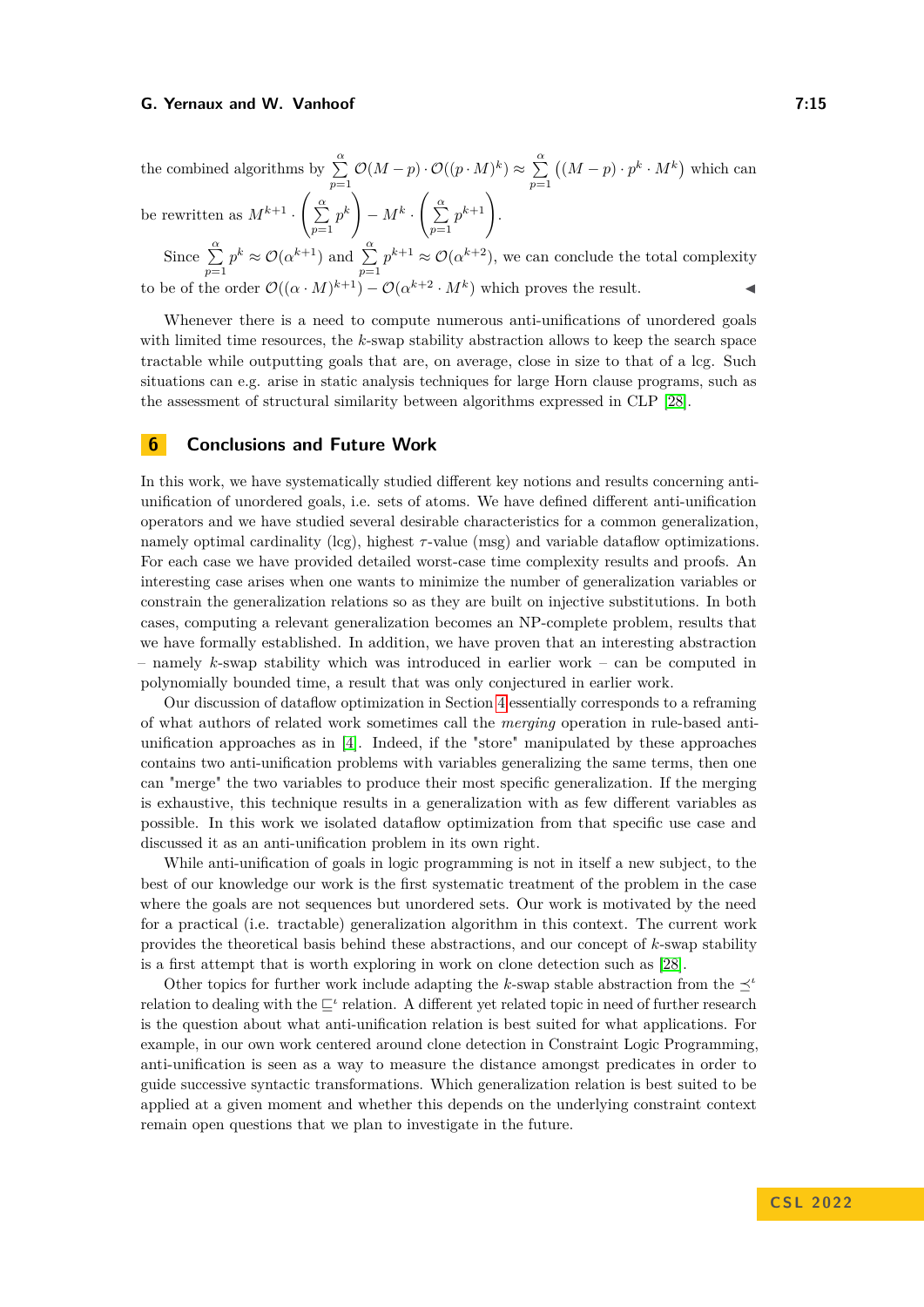#### **References**

- <span id="page-15-9"></span>**1** María Alpuente, Santiago Escobar, Javier Espert, and José Meseguer. A Modular Order-Sorted Equational Generalization Algorithm. *Information and Computation*, 235:98 – 136, 2014. Special issue on Functional and (Constraint) Logic Programming. [doi:10.1016/j.ic.2014.](https://doi.org/10.1016/j.ic.2014.01.006) [01.006](https://doi.org/10.1016/j.ic.2014.01.006).
- <span id="page-15-13"></span>**2** Adam D. Barwell, Christopher Brown, and Kevin Hammond. Finding parallel functional pearls: Automatic parallel recursion scheme detection in haskell functions via anti-unification. *Future Generation Computer Systems*, 79:669 – 686, 2018. [doi:10.1016/j.future.2017.07.024](https://doi.org/10.1016/j.future.2017.07.024).
- <span id="page-15-6"></span>**3** Alexander Baumgartner and Temur Kutsia. Unranked second-order anti-unification. *Information and Computation*, 255:262 – 286, 2017. WoLLIC 2014. [doi:10.1016/j.ic.2017.01.005](https://doi.org/10.1016/j.ic.2017.01.005).
- <span id="page-15-16"></span>**4** Alexander Baumgartner, Temur Kutsia, Jordi Levy, and Mateu Villaret. Higher-order pattern anti-unification in linear time. *Journal of Automated Reasoning*, 58(2):293–310, Feb 2017. [doi:10.1007/s10817-016-9383-3](https://doi.org/10.1007/s10817-016-9383-3).
- <span id="page-15-0"></span>**5** Peter E. Bulychev, Egor V. Kostylev, and Vladimir A. Zakharov. Anti-unification Algorithms and Their Applications in Program Analysis. In Amir Pnueli, Irina Virbitskaite, and Andrei Voronkov, editors, *Perspectives of Systems Informatics*, pages 413–423, Berlin, Heidelberg, 2010. Springer Berlin Heidelberg.
- <span id="page-15-11"></span>**6** Jochen Burghardt. E-generalization using grammars. *Artificial Intelligence*, 165(1):1 – 35, 2005. [doi:10.1016/j.artint.2005.01.008](https://doi.org/10.1016/j.artint.2005.01.008).
- <span id="page-15-12"></span>**7** Jochen Burghardt. An improved algorithm for e-generalization. 2017. [arXiv:1709.00744](http://arxiv.org/abs/1709.00744).
- <span id="page-15-14"></span>**8** Dirk G. Cattrysse and Luk N. [Van Wassenhove]. A survey of algorithms for the generalized assignment problem. *European Journal of Operational Research*, 60(3):260 – 272, 1992. [doi:10.1016/0377-2217\(92\)90077-M](https://doi.org/10.1016/0377-2217(92)90077-M).
- <span id="page-15-10"></span>**9** David M. Cerna and Temur Kutsia. Higher-order pattern generalization modulo equational theories. *Mathematical Structures in Computer Science*, 30(6):627–663, 2020. [doi:10.1017/](https://doi.org/10.1017/S0960129520000110) [S0960129520000110](https://doi.org/10.1017/S0960129520000110).
- <span id="page-15-15"></span>**10** Philippe Codognet and Daniel Diaz. Boolean Constraint Solving Using CLP(FD). In *International Logic Programming Symposium*, page 15 pages, Vancouver, British Columbia, Canada, 1993.
- <span id="page-15-1"></span>**11** Danny De Schreye, Robert Glück, Jesper Jørgensen, Michael Leuschel, Bern Martens, and Morten Heine Sørensen. Conjunctive partial deduction: foundations, control, algorithms, and experiments. *The Journal of Logic Programming*,  $41(2):231 - 277$ , 1999. [doi:10.1016/](https://doi.org/10.1016/S0743-1066(99)00030-8) [S0743-1066\(99\)00030-8](https://doi.org/10.1016/S0743-1066(99)00030-8).
- <span id="page-15-7"></span>**12** Melvin Fitting. Fixpoint Semantics for Logic Programming A Survey. *Theoretical Computer Science*, 278(1):25 – 51, 2002. Mathematical Foundations of Programming Semantics 1996. [doi:10.1016/S0304-3975\(00\)00330-3](https://doi.org/10.1016/S0304-3975(00)00330-3).
- <span id="page-15-4"></span>**13** J. P. Gallagher. Tutorial on Specialisation of Logic Programs. In *Proceedings of the 1993 ACM SIGPLAN Symposium on Partial Evaluation and Semantics-based Program Manipulation*, PEPM '93, pages 88–98, New York, NY, USA, 1993. ACM. [doi:10.1145/154630.154640](https://doi.org/10.1145/154630.154640).
- <span id="page-15-3"></span>**14** Graeme Gange, Jorge A. Navas, Peter Schachte, Harald Sondergaard, and Peter Stuckey. Horn Clauses as an Intermediate Representation for Program Analysis and Transformation. *Theory and Practice of Logic Programming*, 15, 07 2015. [doi:10.1017/S1471068415000204](https://doi.org/10.1017/S1471068415000204).
- <span id="page-15-2"></span>**15** Peter Idestam-Almquist. Generalization of Clauses under Implication. *Journal of Artificial Intelligence Research*, 11 1995. [doi:10.1613/jair.194](https://doi.org/10.1613/jair.194).
- <span id="page-15-8"></span>**16** Joxan Jaffar, Michael Maher, Kim Marriott, and Peter Stuckey. The Semantics of Constraint Logic Programs. *The Journal of Logic Programming*, 37(1):1 – 46, 1998. [doi:10.1016/](https://doi.org/10.1016/S0743-1066(98)10002-X) [S0743-1066\(98\)10002-X](https://doi.org/10.1016/S0743-1066(98)10002-X).
- <span id="page-15-5"></span>**17** Laura Ildikó Kovács and Tudor Jebelean. An Algorithm for Automated Generation of Invariants for Loops with Conditionals. In *Seventh International Symposium on Symbolic and Numeric Algorithms for Scientific Computing (SYNASC 2005), 25-29 September 2005, Timisoara, Romania*, pages 245–249, 2005. [doi:10.1109/SYNASC.2005.19](https://doi.org/10.1109/SYNASC.2005.19).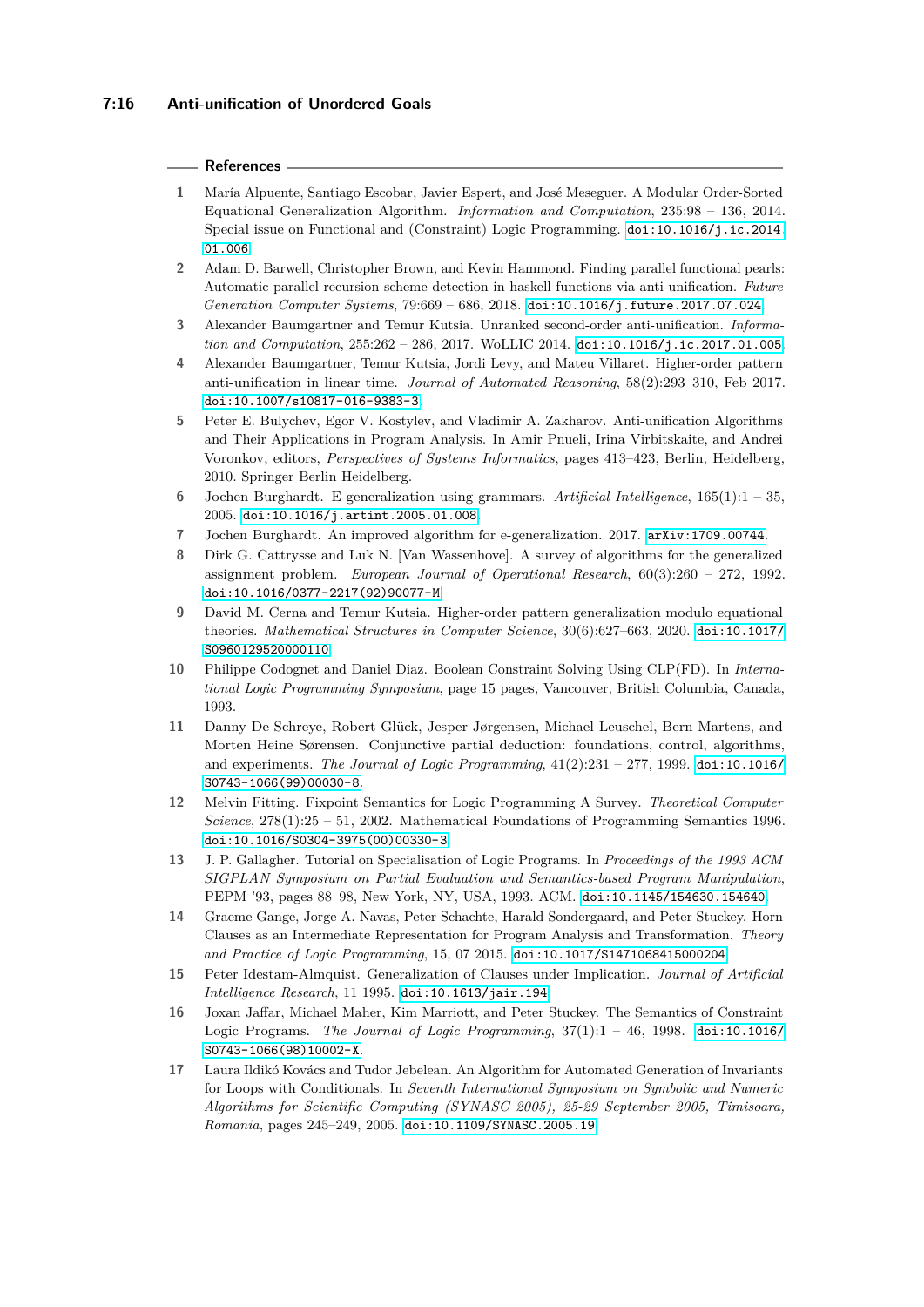- <span id="page-16-4"></span>**18** Ulf Krumnack, Angela Schwering, Helmar Gust, and Kai-Uwe Kühnberger. Restricted Higher-Order Anti-Unification for Analogy Making. In Mehmet A. Orgun and John Thornton, editors, *AI 2007: Advances in Artificial Intelligence*, pages 273–282, Berlin, Heidelberg, 2007. Springer Berlin Heidelberg.
- <span id="page-16-9"></span>**19** Frédéric Mesnard, Étienne Payet, and Wim Vanhoof. Towards a Framework for Algorithm Recognition in Binary Code. In *Proceedings of the 18th International Symposium on Principles and Practice of Declarative Programming, Edinburgh, United Kingdom, September 5-7, 2016*, pages 202–213, 2016. [doi:10.1145/2967973.2968600](https://doi.org/10.1145/2967973.2968600).
- <span id="page-16-2"></span>**20** Stephen Muggleton and Luc de Raedt. Inductive Logic Programming: Theory and methods. *The Journal of Logic Programming*, 19-20:629 – 679, 1994. Special Issue: Ten Years of Logic Programming. [doi:10.1016/0743-1066\(94\)90035-3](https://doi.org/10.1016/0743-1066(94)90035-3).
- <span id="page-16-3"></span>**21** Stephen Muggleton and Cao Feng. Efficient Induction of Logic Programs. In *New Generation Computing*. Academic Press, 1990.
- <span id="page-16-1"></span>**22** S. H. Nienhuys-Cheng and R. de Wolf. Least Generalizations and Greatest Specializations of Sets of Clauses. *arXiv e-prints*, page cs/9605102, Apr 1996. [arXiv:cs/9605102](http://arxiv.org/abs/cs/9605102).
- <span id="page-16-8"></span>**23** Alberto Pettorossi and Maurizio Proietti. Program Specialization via Algorithmic Unfold/Fold Transformations. *ACM Comput. Surv.*, 30(3es):6, 1998. [doi:10.1145/289121.289127](https://doi.org/10.1145/289121.289127).
- <span id="page-16-0"></span>**24** F. Pfenning. Unification and Anti-Unification in the Calculus of Constructions. In *[1991] Proceedings Sixth Annual IEEE Symposium on Logic in Computer Science*, pages 74–85, July 1991. [doi:10.1109/LICS.1991.151632](https://doi.org/10.1109/LICS.1991.151632).
- <span id="page-16-7"></span>**25** Gordon D. Plotkin. A Note on Inductive Generalization. *Machine Intelligence*, 5:153–163, 1970.
- <span id="page-16-10"></span>**26** Reudismam Rolim, Gustavo Soares, Rohit Gheyi, Titus Barik, and Loris D'Antoni. Learning quick fixes from code repositories, 2018. [arXiv:1803.03806](http://arxiv.org/abs/1803.03806).
- <span id="page-16-5"></span>**27** Morten H. Sørensen and Robert Glück. An Algorithm of Generalization in Positive Supercompilation. In *Proceedings of ILPS'95, the International Logic Programming Symposium*, pages 465–479. MIT Press, 1995.
- <span id="page-16-6"></span>**28** Wim Vanhoof and Gonzague Yernaux. Generalization-driven semantic clone detection in clp. In Maurizio Gabbrielli, editor, *Logic-Based Program Synthesis and Transformation*, pages 228–242, Cham, 2020. Springer International Publishing.
- <span id="page-16-11"></span>**29** Gonzague Yernaux and Wim Vanhoof. Anti-unification in Constraint Logic Programming. *Theory and Practice of Logic Programming*, 19(5-6):773–789, 2019. [doi:10.1017/](https://doi.org/10.1017/S1471068419000188) [S1471068419000188](https://doi.org/10.1017/S1471068419000188).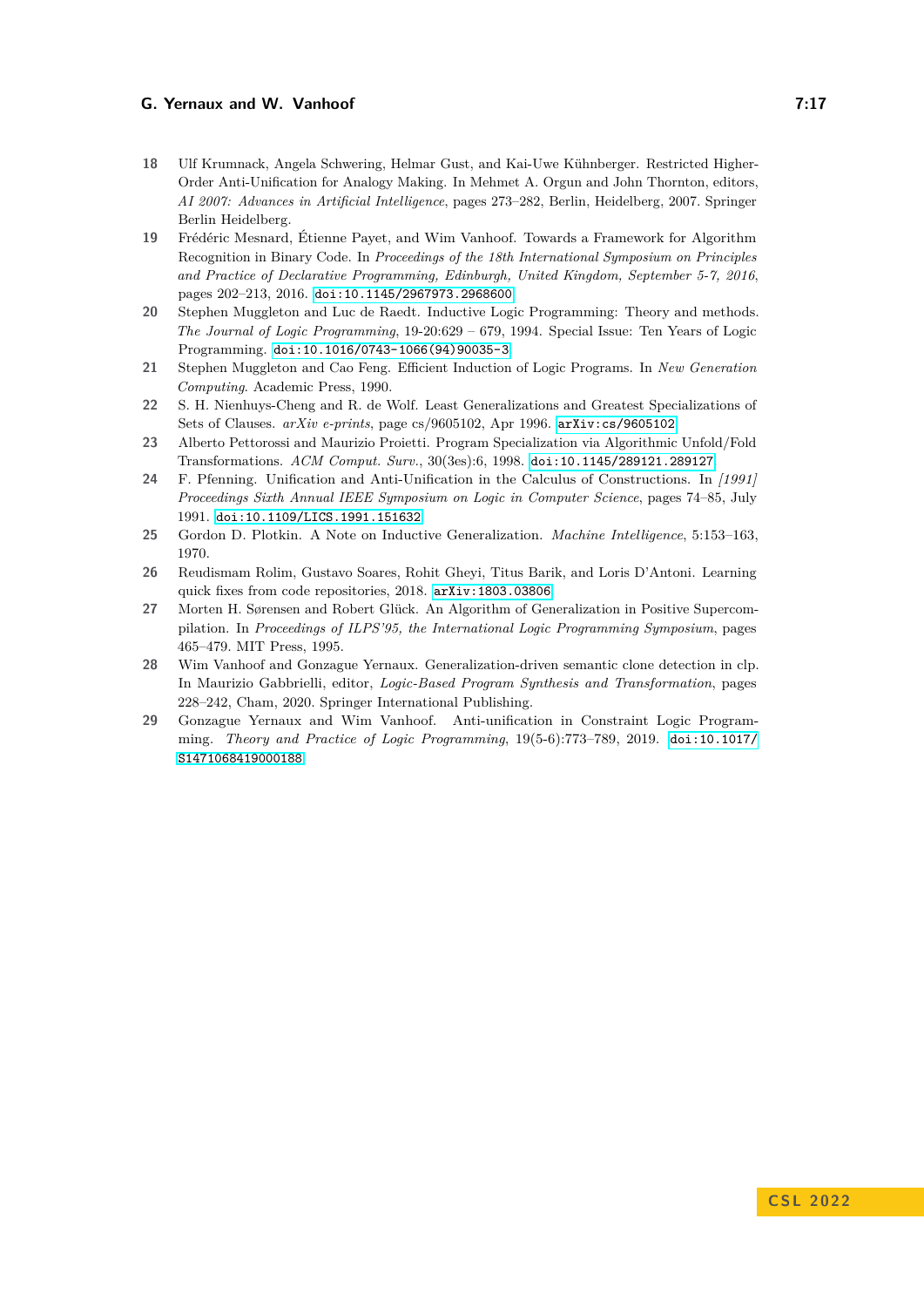#### **7:18 Anti-unification of Unordered Goals**

# **A Proof of Proposition [4](#page-3-1)**

**Proof.** We will prove the result for relation  $\subseteq$ , the proof for  $\preceq$  being similar. We need to prove that  $\sqsubseteq$  is reflexive and transitive. For reflexivity, it is obvious that since  $G \subseteq G$  for any goal *G*, we have  $G \sqsubseteq_{\theta} G$  for the empty substitution  $\theta$ . For transitivity, suppose that for goals  $G_1$ ,  $G_2$  and  $G_3$ , it holds that  $G_1 \sqsubseteq_{\theta_1} G_2$  and  $G_2 \sqsubseteq_{\theta_2} G_3$ . Then by Definition [2,](#page-3-0) there exist sets of atoms  $\Delta_1$  and  $\Delta_2$  such that  $G_1\theta_1 \cup \Delta_1 = G_2$  and  $G_2\theta_2 \cup \Delta_2 = G_3$ . In other words it holds that  $(G_1\theta_1 \cup \Delta_1)\theta_2 \cup \Delta_2 = G_3$  or equivalently,  $(G_1\theta_1)\theta_2 \cup (\Delta_1\theta_2 \cup \Delta_2) = G_3$ . As the composition of two substitutions is a substitution, by defining  $\theta_3 = \theta_2 \circ \theta_1$  and  $\Delta_3 = \Delta_1 \theta_2 \cup \Delta_2$ , we have  $G_1 \theta_3 \cup \Delta_3 = G_3$ , so  $G_1 \sqsubseteq_{\theta_3} G_3$ , which concludes the proof.

# **B Proof of Proposition [12](#page-5-1)**

First, observe the following property that holds for both relations, essentially stating that a common generalization that is not a lcg has a direct extension obtained by the addition of one atom.

<span id="page-17-0"></span>**• Proposition 33.** Let  $G_1, \ldots, G_n$  and G be goals such that G is a  $\leq$ -common generalization, *but not a*  $\leq$ -lcg, of  $\{G_1, \ldots, G_n\}$ . Then there exists an atom  $A \notin G$  such that  $G \cup \{A\}$  is a  $\leq$ -common generalization of  $\{G_1, \ldots, G_n\}$ .

**Proof.** Let us suppose the existence of some goal  $G$ , a  $\leq$ -common generalization that is not a  $\leq$ -lcg of  $\{G_1, \ldots, G_n\}$ , and let us try and extend *G* into a  $\leq$ -common generalization  $G \cup \{A\}$  with  $A \notin G$  an atom. As *G* is not a lcg, there must exist another goal *G*<sup>*'*</sup> being a  $\leq$ -lcg of  $G_1$  and  $G_2$  and obviously we have  $|G'| > |G|$ . As a consequence at this point there are three groups of atoms that can be identified: let us denote by  $\hat{A}_1, \ldots, \hat{A}_p$  the  $p(\geq 0)$ atom(s) that are both in *G* and in *G'*; by  $A_1, \ldots, A_m$  the  $m(\geq 0)$  atom(s) that are part of *G* but not of  $G'$ ; and by  $B_1, \ldots, B_l$  the  $l(\geq 1)$  atom(s) that are part of  $G'$  but not of  $G$ . For an element *A* of any of these sets, we denote by  $A^1, \ldots, A_n$  the atom in respectively  $G_1, \ldots, G_n$ whose anti-unification led to having *A* as part of the generalizations.

From the fact that  $|G'| > |G|$  it follows that  $l > m$ . Now each  $A_i (i \in 1..m)$  is such that  $\exists h \in 1..n : A_i^h \in \{B_i^h | i \in 1..l\}$ : if not, it would be possible to add an atom generalizing  ${A_i^1, \ldots, A_i^n}$  (such as  $A_i$ ) in *G*<sup>*i*</sup> and get a larger generalization, which is impossible given that *G*<sup>*i*</sup> is a lcg. Also note that for two atoms  $B_i$  and  $B_j$  ( $1 \leq i < j \leq l$ ), for  $g, h \in 1..n : g \neq h$ , if  $B_i^g$  is anti-unifiable with an atom  $B_j^h$  then  $B_j^g$  is also anti-unifiable with  $B_i^h$  (as it means that all four base atoms are a call to one and the same predicate (with relation  $\sqsubseteq$ ) or have the exact same inner structure save for variables (with relation  $\preceq$ )), so that it is possible to switch the atoms  $B_i^g$  and  $B_j^h$ , compute the anti-unification of  $\{B_i^g, B_j^h\}$  and  $(B_j^g, B_i^h)$ , and get an equally valid anti-unification. Thanks to this we can, where necessary, perform switches so as to rearrange the atoms  $B_i(1 \leq i \leq l)$  into  $\{\hat{B}_i | i \in 1..l\}$  in such a way that  $\{A_i | i \in 1..m\} \subset \{\hat{B}_i | i \in 1..l\}$  and for each atom  $\hat{B}_i$ , either  $\hat{B}_i \in \{A_k | k \in 1..m\}$  or  $\exists g, h \in 1..n : g \neq h \wedge \hat{B}_i^g \notin \{A_k^g | k \in 1..m\} \wedge \hat{B}_i^h \notin \{A_k^h | k \in 1..m\}.$  We can now define a new generalization  $\hat{G}$  defined as the union of these rearranged atoms and those that are common to *G* and *G'*, i.e.  $\hat{G} = \{\hat{A}_i | i \in 1..p\} \cup \{\hat{B}_i | i \in 1..l\}$ . Since  $|\hat{G}| = |G'|$  and  $G \subset \hat{G}$ , it suffices to add one of the atoms  $A \in \hat{G} \setminus G$  to *G* in order to obtain  $G \cup \{A\}$ , a  $\leq$ -common generalization of  $\{G_1, \ldots, G_n\}$  by construction.

Next, we prove Proposition [12.](#page-5-1)

**Proof.** We prove that any  $\leq$ -msg is a  $\leq$ -lcg by contradiction. Let us suppose that some goal *G* is both a  $\leq$ -msg and not a  $\leq$ -lcg of the set of  $\{G_1, \ldots, G_n\}$ . According to Proposition [33](#page-17-0) it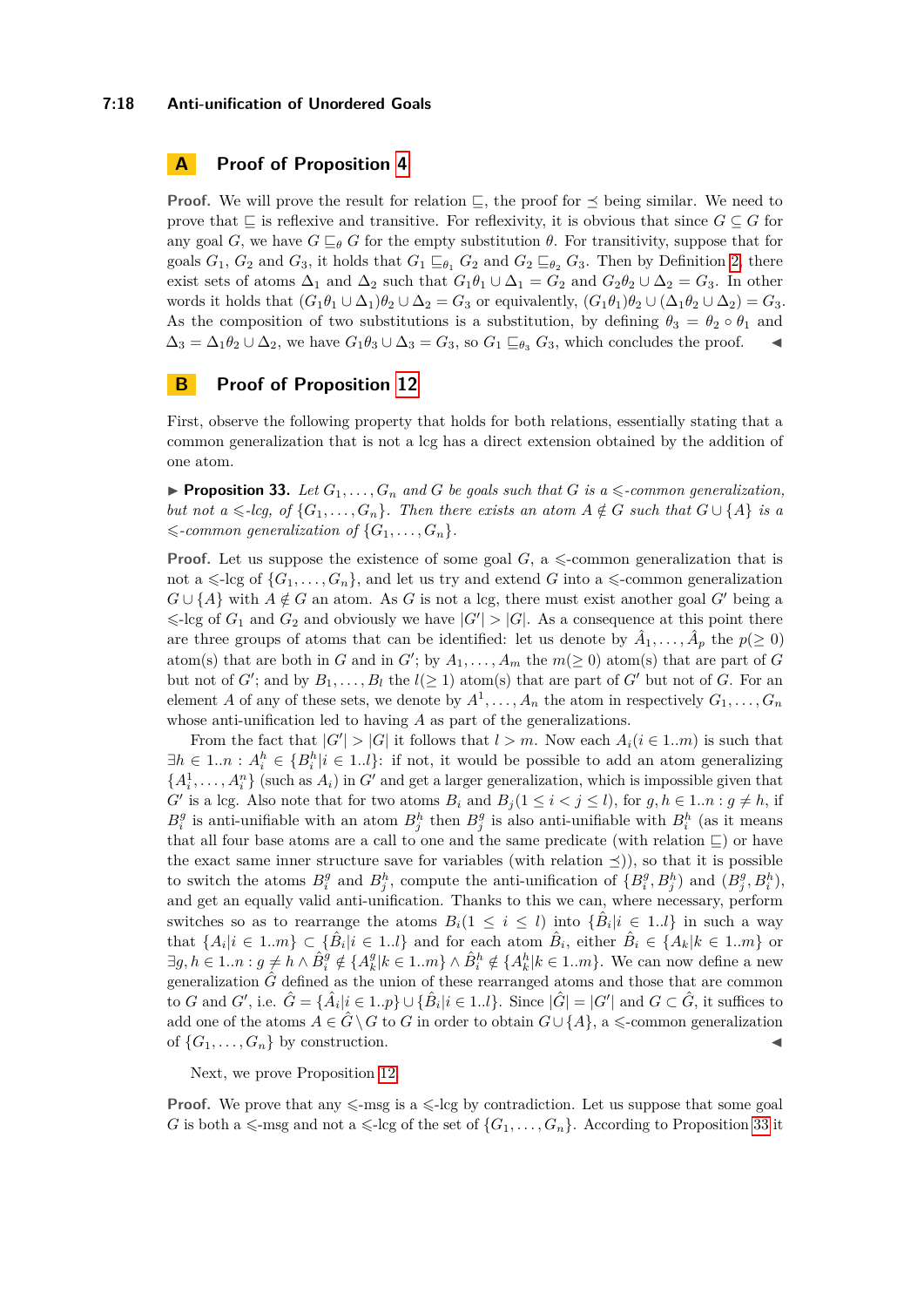<span id="page-18-0"></span>**Table 1** Example results for  $au_{\square}^{\Phi}$ 

| $A_1$            | A <sub>2</sub>   | $\mathrm{au}^\Phi_\sqsubset(A_1,A_2)$     |
|------------------|------------------|-------------------------------------------|
| p(X, 5, q(Y, 4)) | p(W, t(Z))       |                                           |
| p(r(X,3), t(5))  | p(W, t(Z))       | $p(\Phi(r(X,3),W), \Phi(t(5), t(Z)))$     |
| p(r(X,3), t(Y))  | p(r(W, 3), t(Z)) | $p(\Phi(r(X,3),r(W,3)), \Phi(t(Y),t(Z)))$ |

must then be possible to select an atom  $A \notin G$  such that  $G \cup \{A\}$  is a  $\leq$ -common generalization of  $\{G_1, \ldots, G_n\}$ . Since  $A \notin G$  and any atom has a *τ*-value of at least 1, it follows that  $|\tau(G \cup \{A\})| > |\tau(G)|$ . Consequently *G* cannot be a  $\leq$ -most specific generalization of *G*<sub>1</sub> and *G*2: a contradiction.

As for the fact that any  $\preceq$ -lcg is a  $\preceq$ -msg, we prove this also by contradiction. Let *G* represent a  $\preceq$ -lcg of the set of goals  $\{G_1, \ldots, G_n\}$  and let us suppose that *G* is not a  $\preceq$ -msg. Then there must exist another goal that is a  $\preceq$ -msg of  $\{G_1, \ldots, G_n\}$ , say *G'*, such that  $|\tau(G')| > |\tau(G)|$  and, according to the first part of the proposition,  $|G'| = |G|$ . Now, observe that for a set of atoms  $\{A_1, \ldots, A_n\}$  to be anti-unified with  $\preceq$  into an atom *A*, necessarily all  $A_i(1 \leq i \leq n)$  must have the same *τ*-value. Indeed relation  $\preceq$  is defined upon renamings so that only variables (having a *τ* -value of zero) are impacted by the generalization process. Therefore, the only possibility for the inequality  $|\tau(G')| > |\tau(G)|$  to be true is that some atoms  $B_1, \ldots, B_n$  of respective goals  $G_1, \ldots, G_n$  appear in a generalized form (say *B*) in  $G'$ , while these atoms have not been generalized in *G*. This means that it is possible to add a (possibly renamed) version of *B* in *G* and obtain  $G \cup \{B\}$ , also a  $\prec$ -common generalization and larger than *G*: a contradiction.

# **C Detailed proof of Lemma [16](#page-6-1)**

**Proof.** The lemma will be shown correct by the definition of three anti-unification operators. A first anti-unification operator, based on  $\Box$  is the following.

<span id="page-18-1"></span>**Definition 34.** *Given a variabilization function*  $\Phi$ *, let*  $au_{\pm}^{\Phi}$  *(or simply*  $au_{\pm}$  *if*  $\Phi$  *is clear from the context) denote the anti-unification operator such that for any two atoms*  $A = a(t_1^A, \ldots, t_n^A)$ and  $B = b(t_1^B, \ldots, t_m^B)$ *, it holds that* 

$$
\mathbf{au}_{\sqsubseteq}^{\Phi}(A,B) = \left\{ \begin{array}{l} a(\Phi(t_1^A, t_1^B), \dots, \Phi(t_n^A, t_n^B)) \\ \text{if } a = b \text{ and } n = m \\ \bot \\ \text{otherwise} \end{array} \right.
$$

<span id="page-18-2"></span>► **Example 35.** In Table [1,](#page-18-0) we show three atomic anti-unification results obtained by the application of  $au_{\sqsubseteq}^{\Phi}$  with  $\Phi$  a given variabilization function. Note how in the first example, the predicates used in  $A_1$  and  $A_2$  differ (resp.  $p/2$  and  $p/3$ ), leading to an impossible anti-unification.

Note that the anti-unification operator defined in Definition [34](#page-18-1) differs from the traditional subsumption operator in the ordered case (i.e. when goals are ordered sequences of atoms). The difference comes from the fact that our goals being sets, all the possible couples of atoms have to be considered, whereas traditional subsumption must handle one atom at the time, making the anti-unification operator more straigtforward.

Let us now introduce a second anti-unification operator that will allow to compute a  $\preceq$ -lcg. Since the result of this operator should be a  $\preceq$ -common generalization, the operator need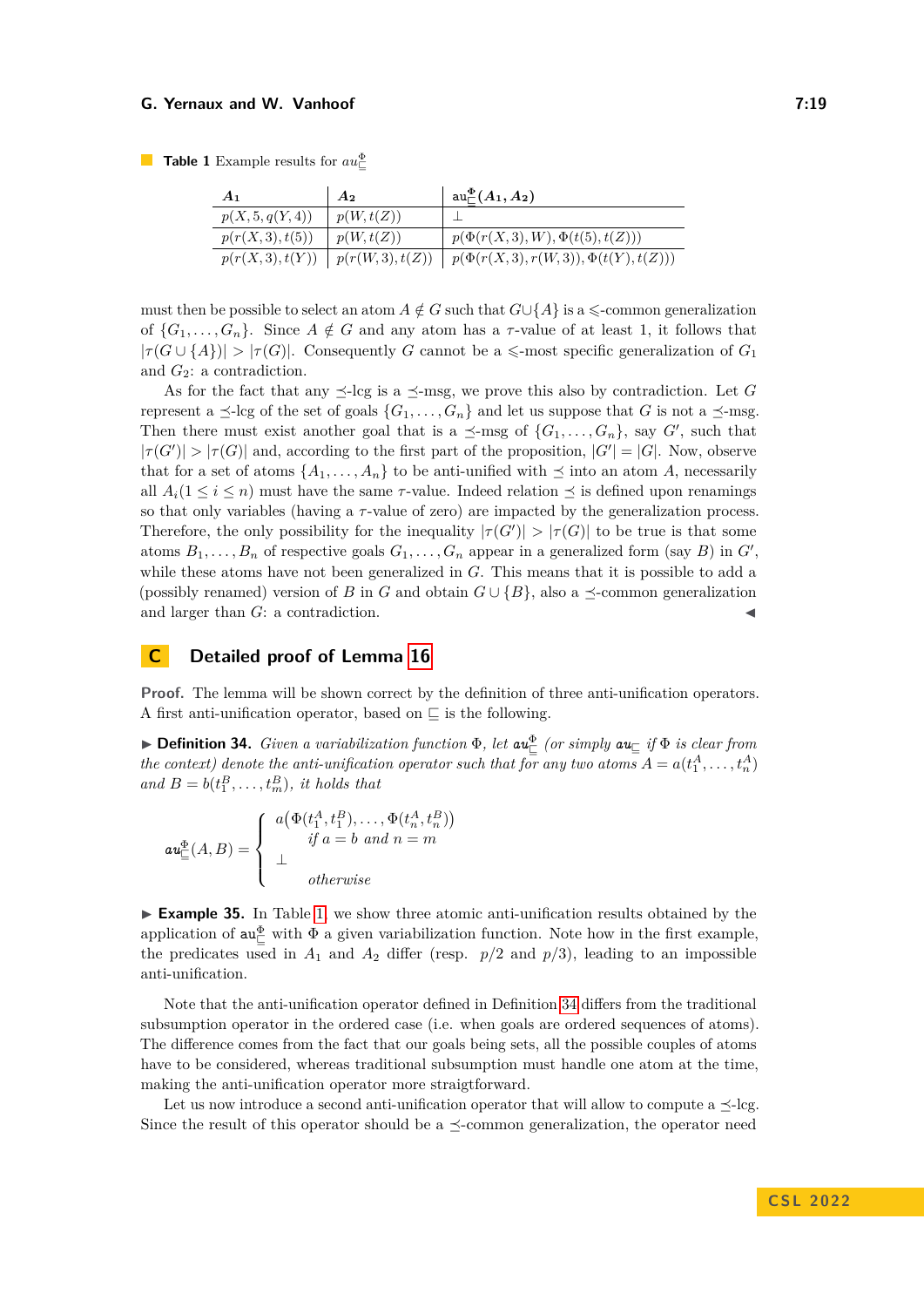## **7:20 Anti-unification of Unordered Goals**

<span id="page-19-0"></span>**Table 2** Example results for  $au^{\Phi}_{\leq}$ 

| A <sub>1</sub>   | A <sub>2</sub>        | $\mathrm{au}^{\Phi}_{\prec}(A_1,A_2)$  |
|------------------|-----------------------|----------------------------------------|
| p(X, 5, q(Y, 4)) | p(W, t(Z))            |                                        |
| p(r(X,3), t(5))  | p(W, t(Z))            |                                        |
| p(r(X, 3), t(Y)) | $\mid p(r(W,3),t(Z))$ | $  p(r(\Phi(X, W), 3), t(\Phi(Y, Z)))$ |

only to anti-unify the *variables* occurring at the corresponding positions in the atoms under investigation. The operator must thus go deeper into the term structure of the atoms than  $au<sub>z</sub>$  does, as it needs to only anti-unify those atoms that harbor the exact same structure at the level of their non-variable terms.

**Definition 36.** *Given some variabilization function*  $\Phi$ *, let*  $au^{\Phi}_{\preceq}$  *(or simply*  $au_{\preceq}$  *if*  $\Phi$  *is clear from the context) denote the function such that for any two terms*  $T = t(t_1, \ldots, t_n)$  and  $U = u(u_1, \ldots, u_m)$  *it holds that* 

$$
\mathbf{au}_{\preceq}^{\Phi}(T,U) = \begin{cases} \Phi(T,U) & \text{if } T \in \mathcal{V} \text{ and } U \in \mathcal{V} \\ t(\mathbf{au}_{\preceq}^{\Phi}(t_1, u_1), \dots, \mathbf{au}_{\preceq}^{\Phi}(t_n, u_n)) \\ \text{if } t = u \text{ and } n = m \\ \text{and } \forall i \in 1..n : \mathbf{au}_{\preceq}^{\Phi}(t_i, u_i) \neq \bot \\ \bot & \text{otherwise} \end{cases}
$$

*and for any two atoms*  $A = a(t_1^A, \ldots, t_n^A)$  *and*  $B = b(u_1^B, \ldots, u_m^B)$ *, it holds that* 

$$
\mathbf{au}_{\preceq}^{\Phi}(A,B) = \begin{cases} a\left(\mathbf{au}_{\preceq}^{\Phi}(t_1^A, u_1^B), \dots, \mathbf{au}_{\preceq}^{\Phi}(t_n^A, u_n^B)\right) \\ \quad \text{if } a = b \text{ and } n = m \\ \quad \text{and } \forall i \in 1..n : \mathbf{au}_{\preceq}^{\Phi}(t_i^A, u_i^B) \neq \bot \\ \bot \\ \quad \text{otherwise} \end{cases}
$$

► **Example 37.** In Table [2,](#page-19-0) we treat the anti-unification of the same atoms as above, this time with the use of  $au_{\leq}^{\Phi}$  with  $\Phi$  a given variabilization function. Note how  $au_{\leq}$  behaves differently than  $au_{\square}$  on the second and third couple of atoms as it requires its arguments to exhibit a similar structure in order to be anti-unifiable.

Now, in order to compute  $\sqsubset$ -msgs, we need a more precise anti-unification operator: one that goes deeper into detail when comparing atoms so as not to miss their maximal common structure.

**Definition 38.** *Given some variabilization function*  $\Phi$ *, let dau* $\frac{\Phi}{\Xi}$  *(or simply dau* $\frac{\pi}{\Xi}$  *if*  $\Phi$  *is clear from the context) denote the function such that for any two terms*  $T = t(t_1, \ldots, t_n)$  and  $U = u(u_1, \ldots, u_m)$  *it holds that* 

$$
d\mathbf{a}\mathbf{u}_{\square}^{\Phi}(T,U) = \begin{cases} t\big(\mathbf{d}\mathbf{a}\mathbf{u}_{\square}^{\Phi}(t_1,u_1),\ldots,\mathbf{d}\mathbf{a}\mathbf{u}_{\square}^{\Phi}(t_n,u_n)\big) \\ \quad\text{if } t = u \text{ and } n = m \\ \quad\text{and } T \notin \mathcal{V} \text{ and } U \notin \mathcal{V} \\ \Phi(T,U) \\ \quad\text{otherwise} \end{cases}
$$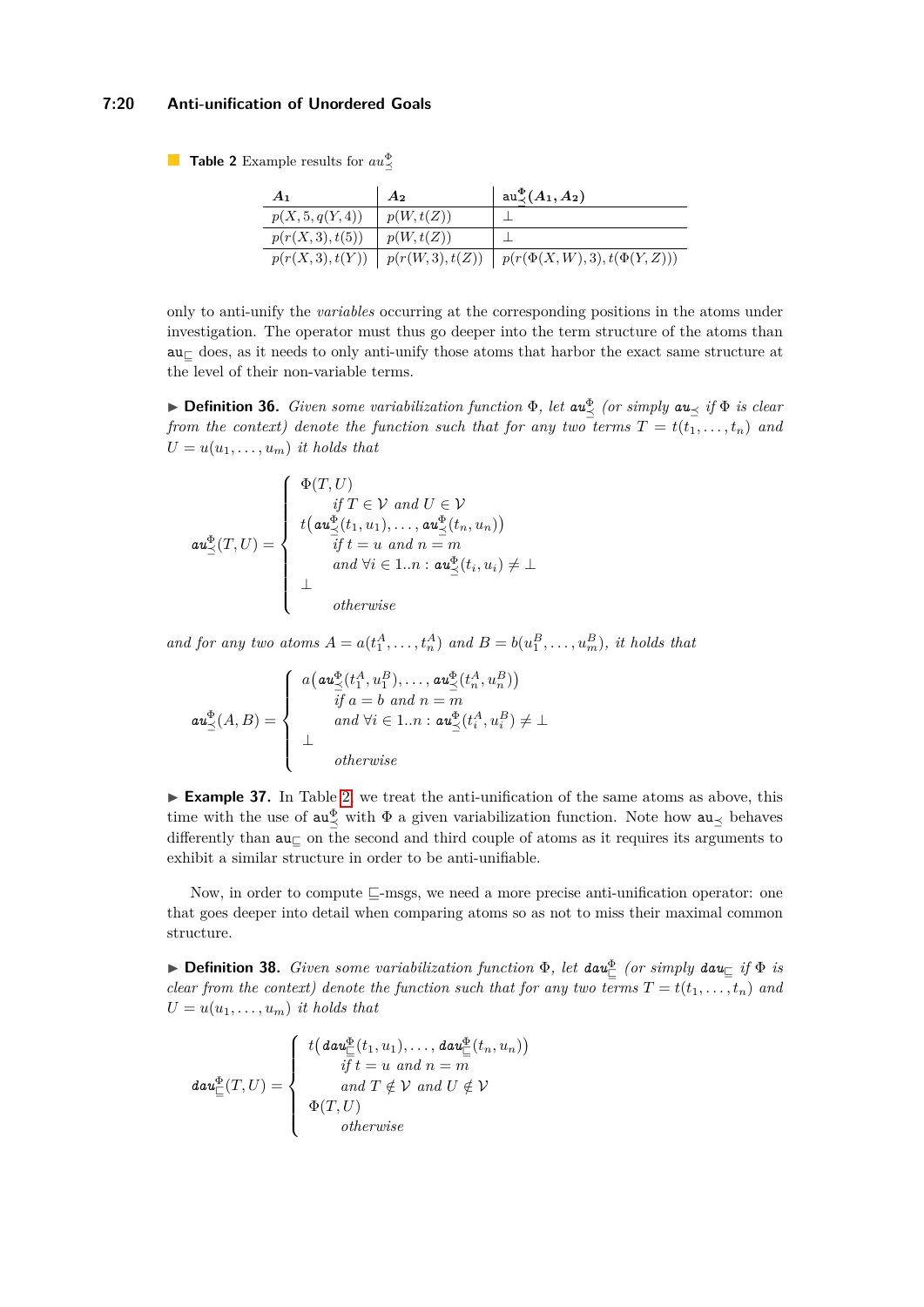<span id="page-20-0"></span>**Table 3** Example results for  $dau_{\square}^{\Phi}$ 

| A <sub>1</sub>   | A <sub>2</sub>   | $\text{dau}^{\Phi}_\sqcap(A_1,A_2)$  |
|------------------|------------------|--------------------------------------|
| p(X, 5, q(Y, 4)) | p(W,t(Z))        |                                      |
| p(r(X,3), t(5))  | p(W,t(Z))        | $p(\Phi(r(X, 3), W), t(\Phi(5, Z)))$ |
| p(r(X, 3), t(Y)) | p(r(W, 3), t(Z)) | $p(r(\Phi(X, W), 3), t(\Phi(Y, Z)))$ |

*and for any two atoms*  $A = a(t_1^A, \ldots, t_n^A)$  *and*  $B = b(u_1^B, \ldots, u_m^B)$ *, it holds that* 

$$
d\mathbf{a}\mathbf{u}_{\square}^{\Phi}(A,B) = \left\{ \begin{array}{l} a\big(\mathbf{d}\mathbf{a}\mathbf{u}_{\square}^{\Phi}(t_1^A, u_1^B), \dots, \mathbf{d}\mathbf{a}\mathbf{u}_{\square}^{\Phi}(t_n^A, u_n^B)\big) \\ \qquad \qquad if \ a=b \ and \ n=m \\ \qquad \qquad otherwise \end{array} \right.
$$

When applied on atoms, it is easy to see that  $dau<sub>\square</sub>$  is an anti-unification operator based on relation  $\Box$ .

**Example 39.** Let us once more consider the anti-unification of the atoms introduced in Example [35.](#page-18-2) This time we make use of  $dau_{\Box}^{\Phi}$  with  $\Phi$  a given variabilization function, to anti-unify the three pairs of atoms. The result is shown in Table [3.](#page-20-0) Notice how the operator preserves as much non-variable atomic structure as possible in the process.

The existence of these operators proves Lemma  $16$ .

# **D Proof of Theorem [17](#page-6-2)**

**Proof.** Obviously the  $\mathbf{a} \in (A_1, A_2)$  operation can be achieved in a time linear with respect to the arity *n* of *A*1. In the worst case, the operation needs to be performed for each atom in  $G_1$  with respect to each atom in  $G_2$ . Hence the first result.

It is also easy to see that the  $au \lt (A_1, A_2)$  operation can be achieved in linear time with respect to the maximum number of function applications in the argument terms of the atom *A*<sup>1</sup> under scrutiny. In the worst case, the operation needs to be performed for each atom in  $G_1$  with respect to each atom in  $G_2$ . Hence the second result.

# **E Proof of Theorem [19](#page-7-3)**

**Proof.** First note how the atomic anti-unifications and the weights of the associated bipartite graph's edges can be computed simultaneously, by working out  $dau_{\mathcal{L}}(A_1, A_2)$  for each possible couple  $(A_1, A_2)$  in  $G_1 \times G_2$  and keeping account of the number of non-variable terms encountered during the operation (or  $-1$ ). Given that  $dau<sub>⊏</sub>(A<sub>1</sub>, A<sub>2</sub>)$  can obviously operate linearly in the number of terms appearing in  $A_1$  (denoted  $N$ ), the computation of all weights is carried out in a time not exceeding  $\mathcal{O}(|G_1| |G_2| |N)$ .

Now the obtained assignment problem can be solved by existing algorithms (such as the Hungarian method [?]) that compute a MWM in  $\mathcal{O}(n^3)$ , where *n* is the number of vertexes appearing on the side of the bipartite graph that has the most vertexes. In our case, there are  $|G_1|$  left vertexes and  $|G_2|$  right vertexes so that a MWM algorithm can be ran in  $\mathcal{O}(max(|G_1|, |G_2|)^3)$  $\blacksquare$ ).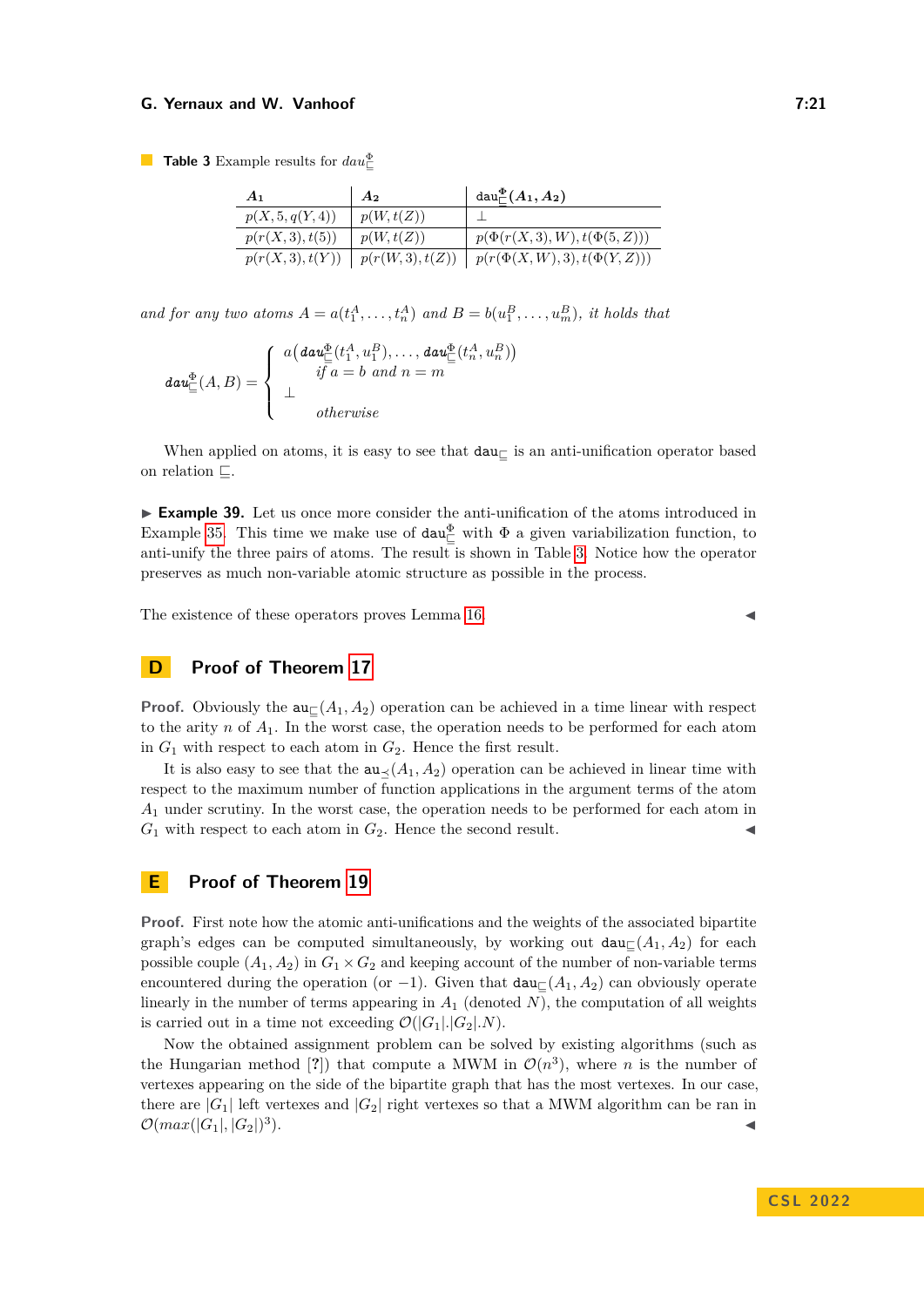#### **7:22 Anti-unification of Unordered Goals**

# **F Proof of Theorem [21](#page-8-2)**

**Proof.** First, let us consider MSG-MIN. It clearly belongs to NP. Indeed, given an arbitrary generalization *G*, we can verify in polynomial time whether it is a most specific generalization. The procedure is as follows. We can compute at least one  $\leq$ -msg, say *G'*, in polynomial time (see Theorem [19\)](#page-7-3). It suffices then to compare the  $\tau$ -value of  $G'$  with that of  $G$  in order to decide whether *G* is a msg. Next, verifying whether the number of variables in *G* is bounded by a constant is obviously achieved in polynomial time as well.

In order to prove NP-hardness, we will construct a reduction from the well-known set cover problem (known to be NP-complete [**?**]) to MSG-MIN. The set cover problem in its decision-problem version (denoted SCP), can be formulated as follows. Given a constant  $p \in \mathbb{N}_0$ , a universe *U* of values and a collection *S* composed of *n* sets  $\{S_1, \ldots, S_n\}$  that cover U, i.e.  $U = \bigcup_{i=1}^{n} S_i$ , the problem is to decide whether there exists *p* subsets from *S* that still cover *U*.

We can transform an arbitrary instance of SCP into MSG-MIN as follows. Let us consider without loss of generality a universe *U* where the elements are lowercase strings and  $p \in \mathbb{N}_0$  a constant. Given a collection of sets  $S = \{S_1, \ldots, S_n\}$  we construct an instance of MSG-MIN as follows. In our construction we use  $n+1$  different variables, namely *V* and  $(W_i)_{i\in 1..n}$ . We use  $x_j$  to denote some element of  $U$ ; these elements being strings, we can easily use them as predicate names. The construction of goals  $G_1$  and  $G_2$  proceeds then as follows:

$$
G_1 = \{\}
$$
  
\n
$$
G_2 = \{\}
$$
  
\nfor each  $(S_i \in S)$  do  
\nfor each  $(x_j \in S_i)$  do  
\n
$$
G_1 \leftarrow G_1 \cup \{x_j(V)\}
$$
  
\n
$$
G_2 \leftarrow G_2 \cup \{x_j(W_i)\}
$$

Note that all the atoms in  $G_1$  have the same argument (namely the variable  $V$ ) and there are as many atoms in  $G_1$  as there are distinct elements in  $S$ . In  $G_2$ , however, there is an atom of the form  $x_j(W_i)$  for each element  $x_j$  occurring in  $S_i$ .

The construction is such that any  $\leq$ -msg of  $G_1$  and  $G_2$  will be a version of  $G_1$  where each occurrence of a variable *V* is replaced by  $\Phi(V, W_k)$  for some  $W_k \in vars(G_2)$  (where  $\Phi$  is a variabilization function). Now, introducing such a variable  $\Phi(V, W_k)$  in the generalization will allow to reuse the same variable for all the atoms  $x_j(V)$  in  $G_1$  that have a corresponding  $x_j(W_k)$  in  $G_2$ . In other words, choosing to have variable  $\Phi(V, W_k)$  in the  $\leq$ -msg is the same as selecting the subset  $S_k$  to be part of the solution of the set cover problem. Consequently, using this transformation MSG-MIN can be used to decide SCP. Since the transformation can clearly be done in polynomial time, and since SCP is known to be NP-complete, we conclude that MSG-MIN is NP-complete as well.

Now let us prove the result for LCG-MIN. We know that  $a \leq -\log$  can be computed in polynomial time, so that a positive instance of LCG-MIN can be verified just like it can be for MSG-MIN. Moreover, the absence of non-variable terms in the transformation from SCP to MSG-MIN above allows us to reuse said transformation as-is to prove that LCG-MIN is NP-hard. Indeed, since the obtained anti-unification problem doesn't harbor terms other than variables, it is both an instance of MSG-MIN and LCG-MIN. LCG-MIN is therefore also NP-complete.